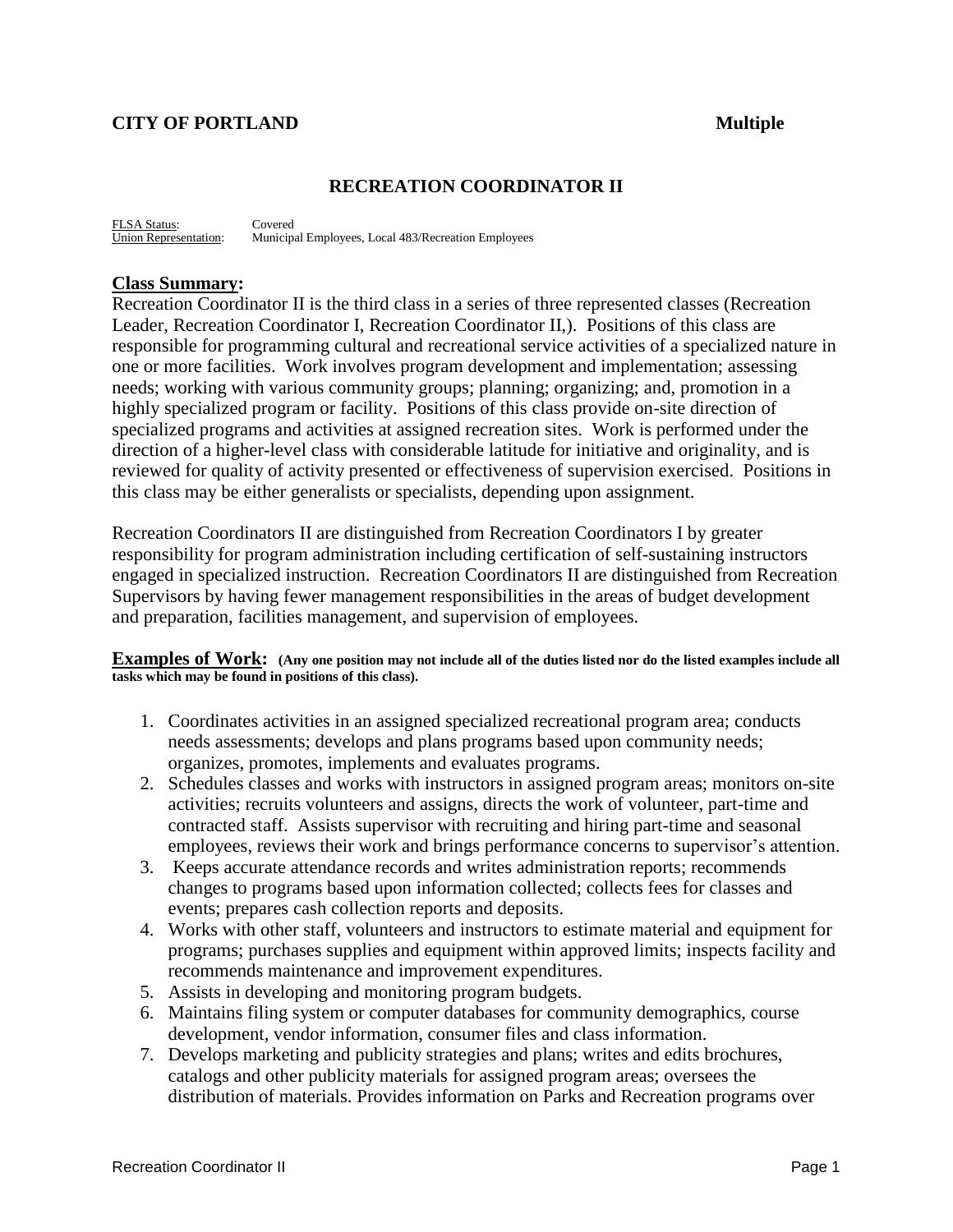the phone and in person to customers and potential customers.

- 8. Provides limited class instruction in specialized areas in the absence of the assigned instructor or to promote a new class.
- 9. May assist with community center management functions; assigns and directs the work of Recreation Leaders and Recreation Coordinators.
- 10. Assists Recreation Supervisors with determining program staffing, equipment and supply needs; helps with procurement, distribution, care use and maintenance of equipment and supplies.
- 11. Assists supervisor and other centralized and site based staff with gathering and reporting program financial, statistical and other data, including demographic data, registration and administrative information; develops and prepares written reports and correspondence.
- 12. Serves on various advisory committees and/or represent the City at local, regional, national and professional organizations related to program area
- 13. Makes presentations to community organizations and other groups.
- 14. Collaborates with other recreation specialists in strategic planning and cooperative development of programs that combine specialty areas.
- 15. May serve as Employee in Charge (EiC) in the absence of the supervisor.

### **Knowledge, Skills and Abilities: (At time of appointment, base KSA's expected of all positions)**

- 1. Thorough knowledge of current literature and trends in a specialized field of recreation programming and education.
- 2. General knowledge of methods of recruiting, assigning and directing work, motivating, and evaluating performance of permanent, part-time and volunteer staff.
- 3. Skill in developing, promoting, scheduling and coordinating programs, classes and special events.
- 4. Skill in computer entry and use including: data entry, program and/or course entry and scheduling, facility scheduling as needed and computer based registration processes
- 5. Skill in analyzing specific community recreation needs and to adopt programs to meet those identified needs.
- 6. Skill in oral and written communication including public speaking.
- 7. Skill in keeping accurate records including registration, deposits, receipts and community data.
- 8. Skill in problem solving, organizing workloads and meeting deadlines.
- 9. Skill in meeting the needs of diverse populations, including cultural, ethnic and language diversity.
- 10. Ability to create, explain, and apply effective policies and procedures.
- 11. Ability to m
- 12. Ability to establish and maintain effective working relationships with center staff, other recreation staff, city employees, users, community groups, special interest groups, advisory boards other governmental agencies, school district staff and the general public.

### **Licenses; Certificates; Special Requirements:**

Requires a valid driver's license and an acceptable driving record.

### **Working Conditions:**

Positions often require working a flexible schedule, including afternoons, evenings, designated holidays, and/or weekends.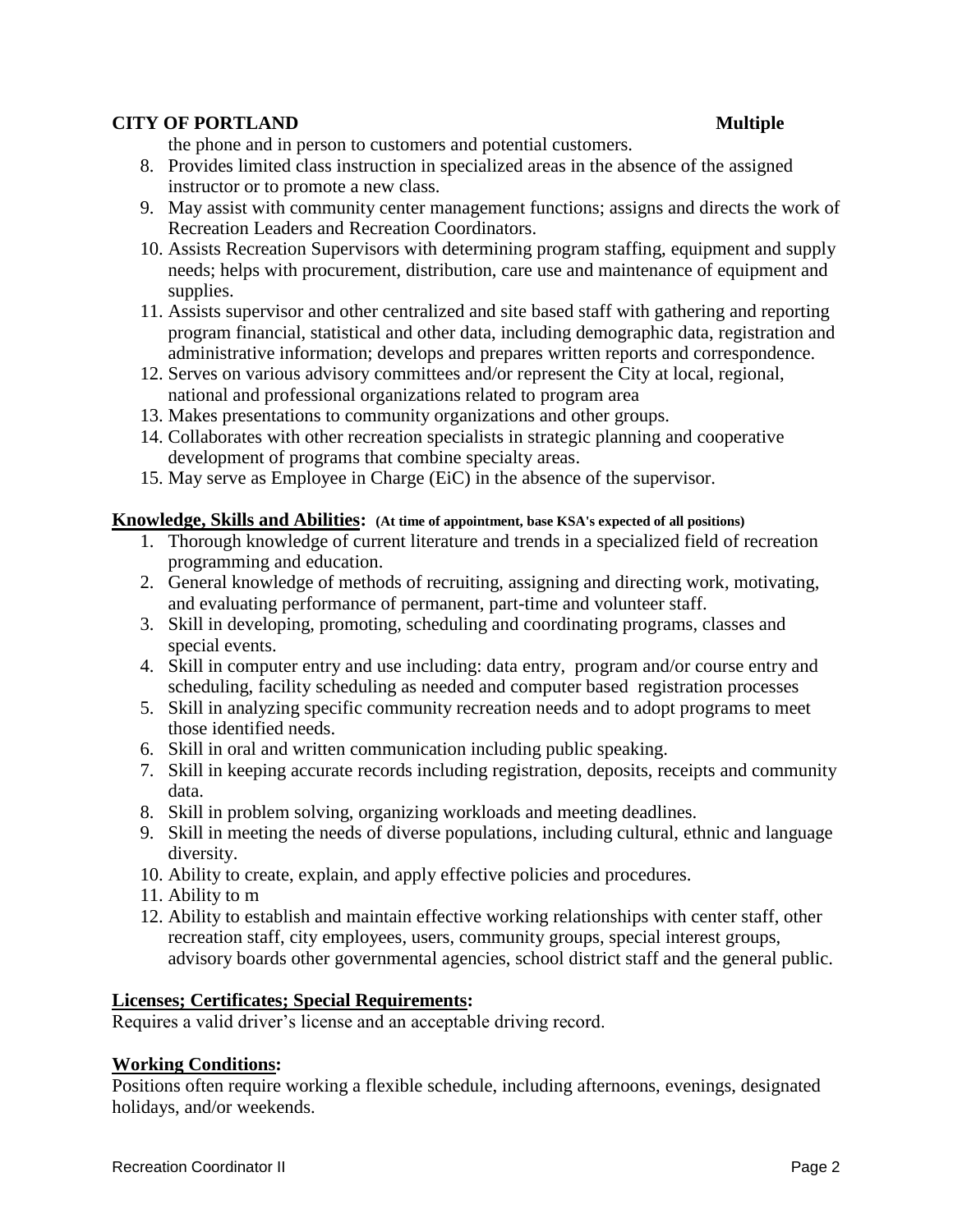### **Specialties:**

Positions in this class are assigned to one of the following specialties: Generalist, Adaptive and Inclusive, Aquatics, At-Risk Youth/Teen Outreach, Music, Education and Enrichment, Fitness, Multnomah Arts Center, Preschool, Public Events Permitting, Recreation Special Events and Marketing, Senior Recreation, Sports Programming. Positions assigned to the Generalist specialty are defined under the Class Summary and Examples of Work portion of the class specification.

### **Class History:**

| Adopted:<br>Revised:<br>Revised:                                                        | 08-19-75<br>08-27-92<br>06-16-98 | Formerly titled Recreation Instructor II.                                |
|-----------------------------------------------------------------------------------------|----------------------------------|--------------------------------------------------------------------------|
| Revised:                                                                                | $09-09-05$                       | Specialty listing/section added.                                         |
| Revised:                                                                                | 11-30-06                         | Events Coordinator (EVTC) specialty re-titled Public Events Permitting   |
|                                                                                         |                                  | (PEVP). Specialties section updated to reflect this change.              |
|                                                                                         |                                  | Class specialty descriptions added for Aquatics, Community Music         |
|                                                                                         |                                  | Center, Disabled Citizens, Fitness, Multnomah Arts Center, Public Events |
|                                                                                         |                                  | Permitting, and Senior Recreation.                                       |
| Revised:                                                                                | $12-01-06$                       | Assistant Building Director specialty abolished. (Duties covered in      |
|                                                                                         |                                  | Generalist description.)                                                 |
| Revised:                                                                                | $07-01-08$                       | Added At-Risk Youth/Teen Outreach specialty, deleted Pittock Mansion     |
|                                                                                         |                                  | and Theater specialties.                                                 |
| June 2009 - Change Job Class number from 4326 to 30000284 (AQUA), due to system change. |                                  |                                                                          |
| June 2009 - Change Job Class number from 4326 to 30000283 (ABD), due to system change.  |                                  |                                                                          |
| June 2009 - Change Job Class number from 4326 to 30000979 (ATRK), due to system change. |                                  |                                                                          |
| June 2009 - Change Job Class number from 4326 to 30000285 (CMC), due to system change.  |                                  |                                                                          |
| June 2009 - Change Job Class number from 4326 to 30000286 (DIS), due to system change.  |                                  |                                                                          |
| June 2009 - Change Job Class number from 4326 to 30000288 (FIT), due to system change.  |                                  |                                                                          |
| June 2009 - Change Job Class number from 4326 to 30000289 (GEN), due to system change.  |                                  |                                                                          |
| June 2009 - Change Job Class number from 4326 to 30000290 (MAC), due to system change.  |                                  |                                                                          |
| June 2009 - Change Job Class number from 4326 to 30000287 (PEVP), due to system change. |                                  |                                                                          |
| June 2009 - Change Job Class number from 4326 to 30000292 (SREC), due to system change. |                                  |                                                                          |
| Revised:                                                                                | $07-01-09$                       | Added new specialty Outreach Services Coordinator (OSC)                  |
| Revised:                                                                                | $12 - 6 - 12$                    | Clarified working hours, computer requirements and lead duties over      |
|                                                                                         |                                  | Seasonal staff.                                                          |
| Revised:                                                                                | $07 - 05 - 13$                   | Added four specialties, Sports, Preschool, Education and Enrichment, and |
|                                                                                         |                                  | Recreation Special Events and Marketing;                                 |
|                                                                                         |                                  | <b>Updated Senior Recreation specialty;</b>                              |
|                                                                                         |                                  | Updated and renamed Disabled Citizen specialty to Adaptive and           |
|                                                                                         |                                  | Inclusive specialty.                                                     |
| Revised:                                                                                | $11 - 23 - 15$                   | <b>Updated Education and Enrichment Specialty</b>                        |
| Revised:                                                                                | $7-21-16$                        | Updated generalist and specialties. Removed obsolete specialties         |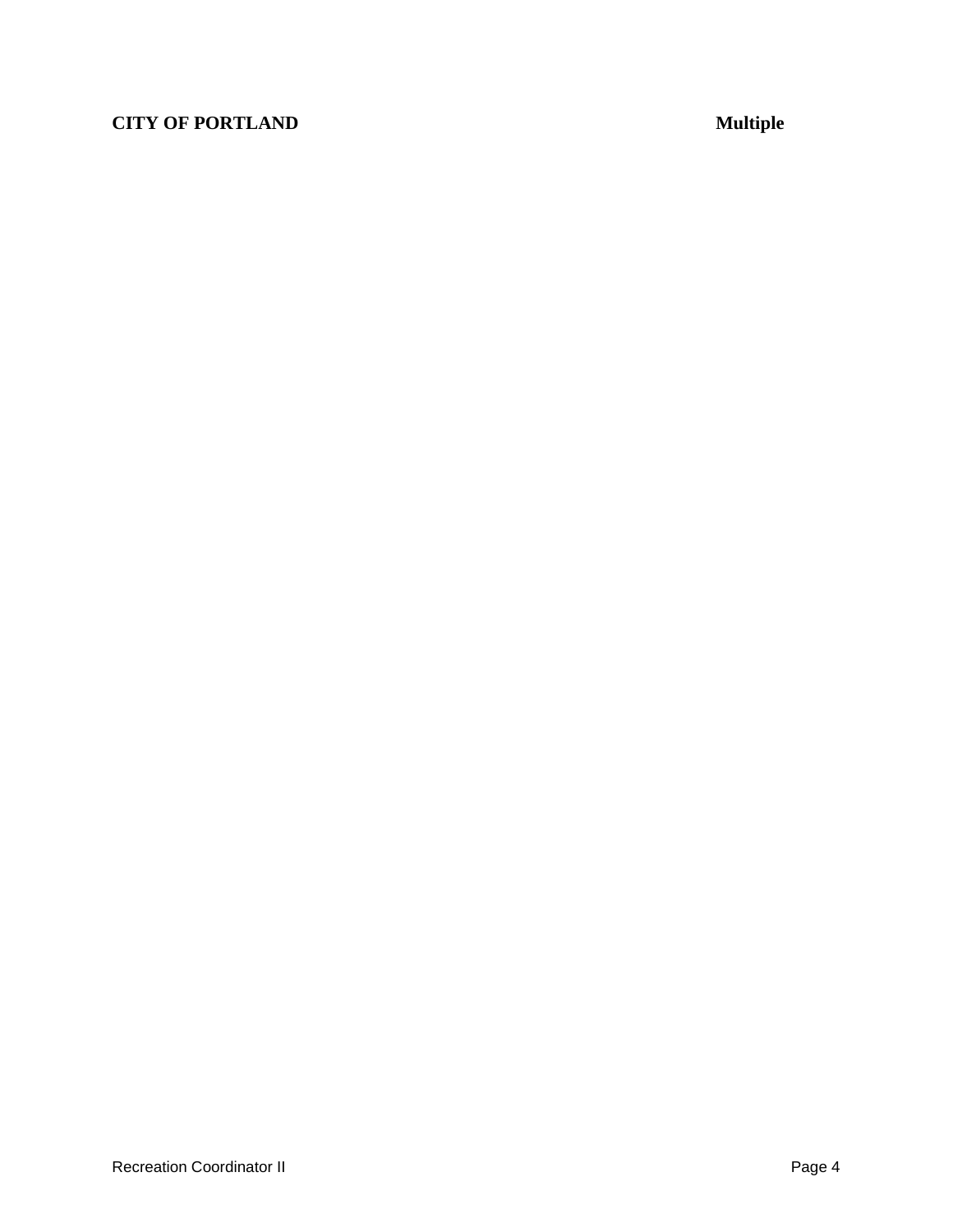### **CITY OF PORTLAND Multiple 30000286 – Adaptive and Inclusive Recreation Specialty**

### **Summary:**

Leads the development and supports the delivery of Adaptive and Inclusive Recreation activities citywide. Adaptive and Inclusive Recreation specializes in insuring that recreation opportunities are provided for people with disabilities/special needs.

This includes providing inclusion guidance and assistance that allows for all to participate in mainline programs and also developing separate specialized programs as needed. Specialists must understand the likely needs, limitations and challenges for people with disabilities or special needs and how to address those. Work involves planning, development and production support of classes, programs and activities for special needs populations across all Portland Parks and Recreation (PP&R) Community Centers & SUN Community Schools; regularly works with various community groups, patrons, internal and external committees and organizations to assess needs of and develop recreation programs and recreational opportunities for people with disabilities/ special needs.

### **Examples of Work:**

Positions assigned to this specialty perform the work listed below in addition to the work described in the core classification description; and may perform work described in the lower level Recreation Leader and Coordinator classification and associated specialty descriptions.

- 1. Plans, coordinates, and executes complex and varied programs for people with disabilities/special needs on a citywide basis, for use in all PP&R facilities, including quality control, safety management, funding and fiscal accountability and legal mandates; adapts and introduces programs to meet community needs
- 2. Determines how best to include clients with disabilities or special needs in recreation activities; develops and communicates approaches, accommodation ideas and inclusion guidelines.
- 3. Coordinates with PP&R centralized and site based staff and partnering agencies to implement inclusion programming and specialized AIR programs; supports daily operation and implementation of the Adaptive and Inclusive Recreation program; answers questions about program procedures, guidelines and rules; provides second level of response to client complaints or concerns; may provide centralized ordering of supplies and equipment as appropriate.
- 4. Initiates, collects, develops and evaluates concepts and recommendations for AIR programming; researches new and innovative AIR-related programs and trends.

### **Knowledge, Skills and Abilities:**

Positions assigned to this specialty must meet the following qualifications in addition to the core Knowledge, Skills and Abilities listed for this classification and for the lower level Recreation Leader and Coordinator classifications and associated specialty.

### **Knowledge of:**

1. Current and potential industry trends, innovations and legal mandates in the field of Recreation.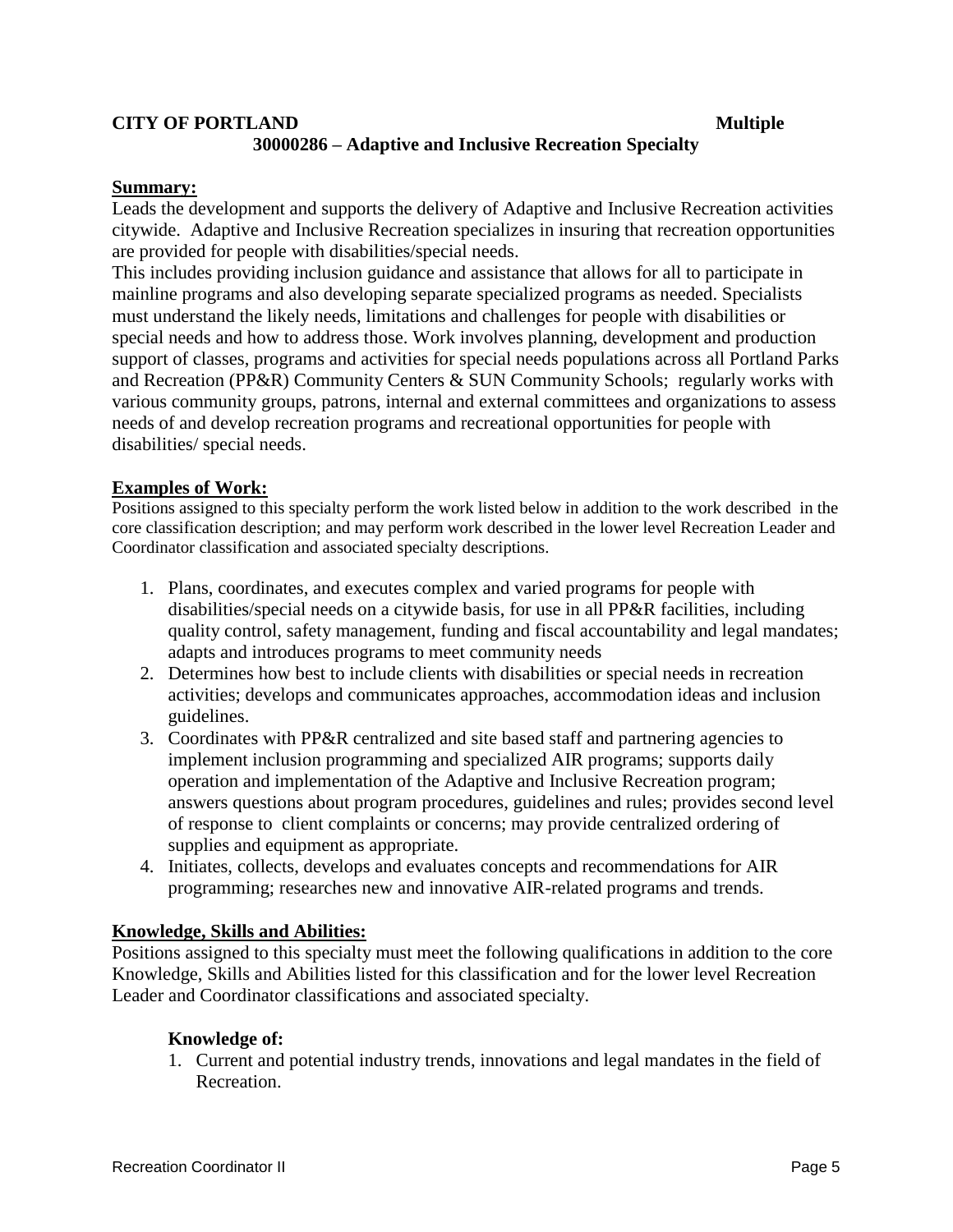- 2. Methods, techniques, guidelines and standards for developing and managing a full range of Adaptive and Inclusive Recreation programs across multiple facilities, including program trends, development, implementation and assessment of community needs.
- 3. Established guidelines and techniques in providing Adaptive and Inclusive Recreation programming.
- 4. Legal rights of people with disabilities under the ADA (Americans with Disabilities Act) and HIPAA (Health Insurance Portability and Accountability Act).

### **Skill in:**

- 1. Developing and managing programs for a individuals with physical, mental and emotional disabilities/special needs within current industry trends and legal mandates in the field of Adaptive and Inclusive Recreation.
- 2. Monitoring program expense and revenue goals; tracking and monitoring program performance against expectations; making recommendations for improvements to supervisor.
- 3. Establishing and maintaining internal and external relationships in the support of Adaptive and Inclusive Recreation programs.

### **Licenses; Certificates; Special Requirements:**

Current First Aid certification. Certified Therapeutic Recreation Specialist (CTRS) preferred.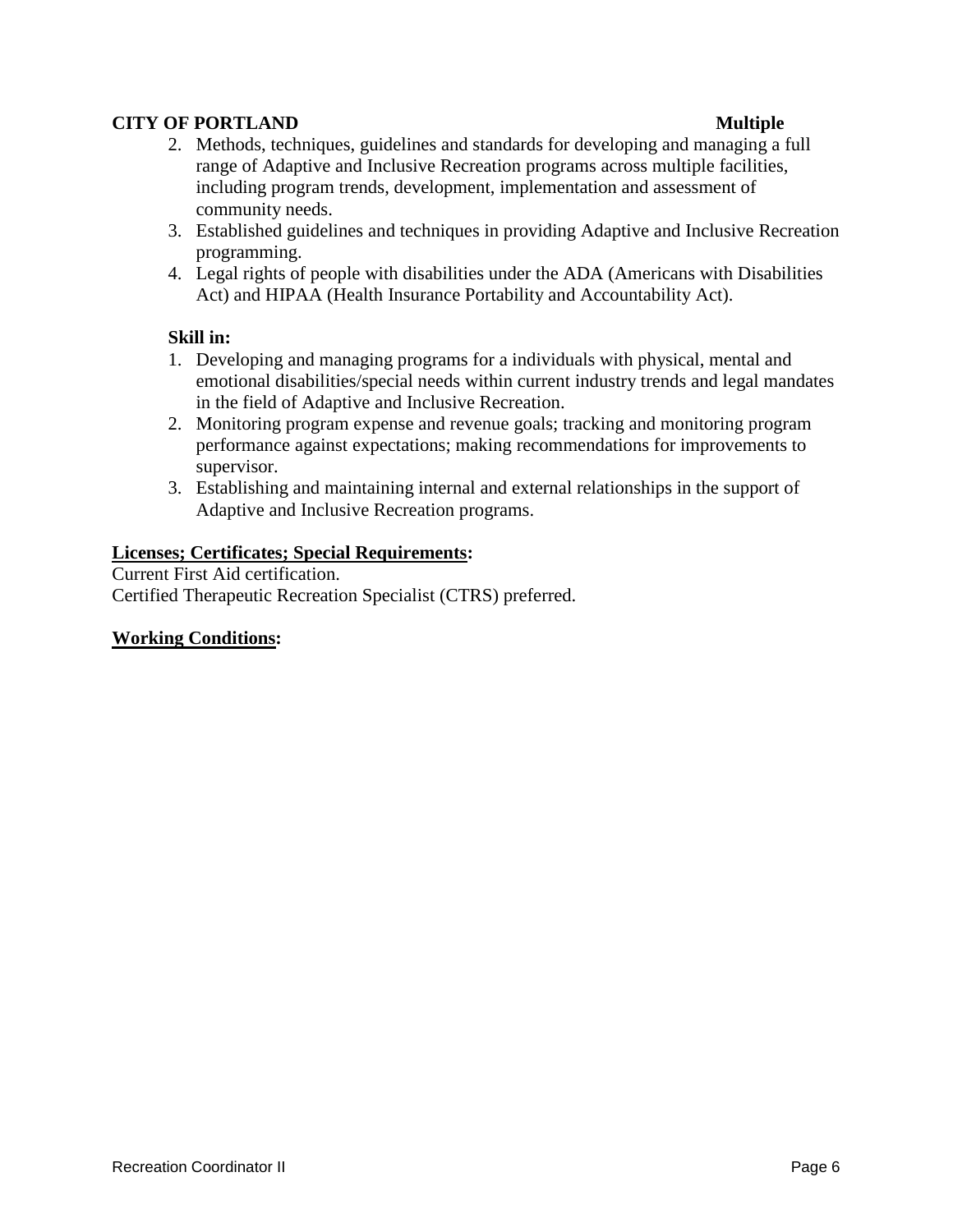### **30000284 – Aquatics Specialty**

### **Summary:**

Work involves planning, developing, organizing, and promoting a wide variety of highly specialized aquatics programs; leading the use of multiple facilities; working with various community groups to assess needs for aquatic activities.

### **Examples of Work:**

Positions assigned to this specialty perform the work listed below in addition to the work described in the core classification description; and may perform work described in the lower level Recreation Leader and Coordinator classifications and associated specialty descriptions.

- 1. Plans, leads, and executes a complex aquatics program across multiple facilities.
- 2. Initiates ideas and collects, coordinates, and implements recommendations regarding the citywide aquatics program.

### **Knowledge, Skills and Abilities:**

Positions assigned to this specialty must meet the following qualifications in addition to the core Knowledge, Skills and Abilities listed for this classification and for the lower level Recreation Leader and Coordinator classifications and associated specialty.

### **Knowledge of:**

1. Methods, techniques and standards for leading aquatics programs across multiple facilities including program development and implementation, and assessment of community needs.

### **Ability to:**

1. Lead aquatics programs across multiple facilities including program development and implementation.

### **Licenses; Certificates; Special Requirements:**

Current certifications/licenses in Lifeguard Training, Swimming Instruction, First Aid and CPR. Must have the ability to obtain Starguard Lifeguard Training certification, Portland Parks Swim Instructor certification, Certified Pool Operator or Aquatic Facility Operator certification and Water Exercise Instructor certification within three months of hire.

### **Working Conditions:**

Potentially hazardous conditions, e.g., working around chlorine, water, and in a hot, humid environment.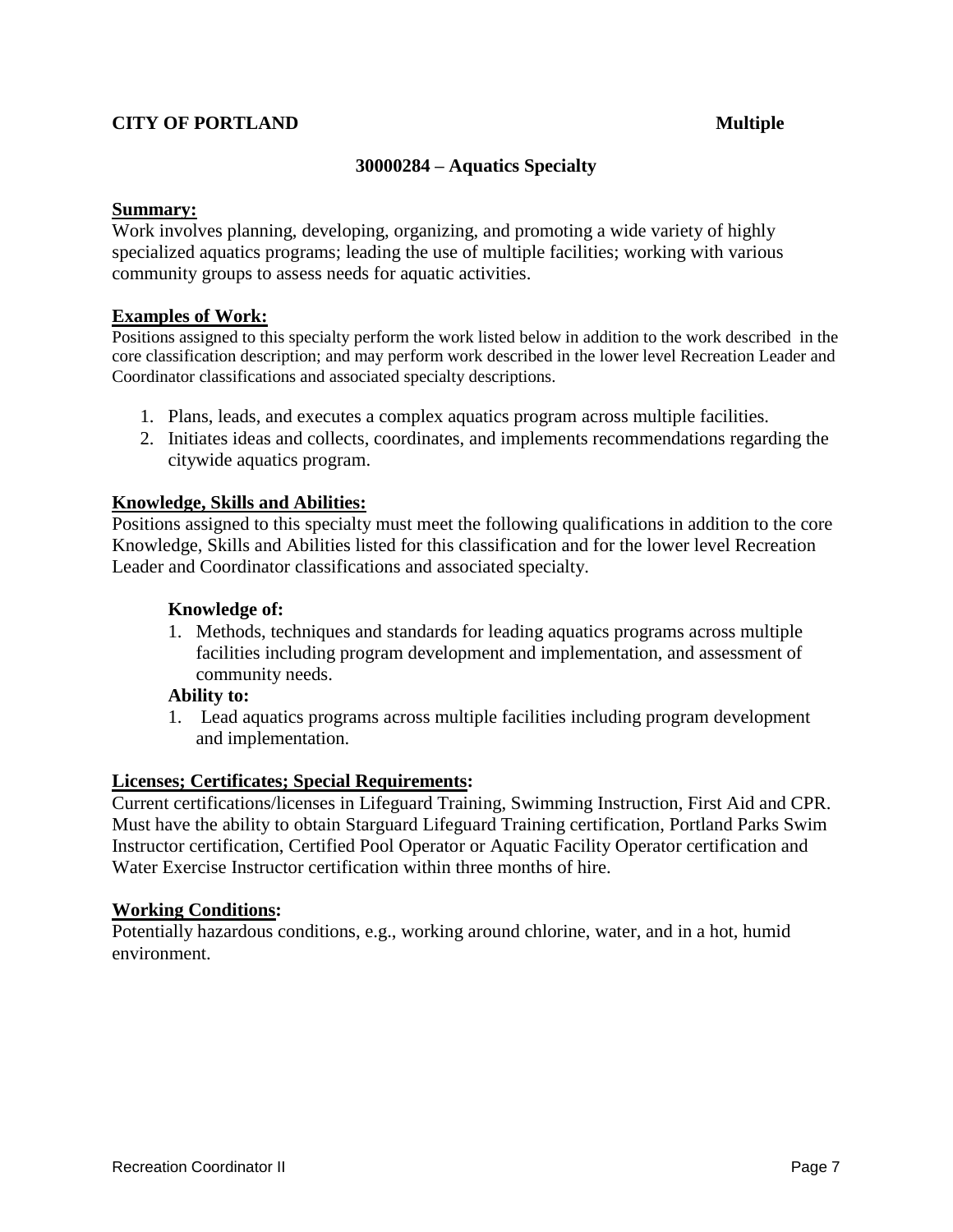### **CITY OF PORTLAND Multiple 30000979 – At-Risk Youth/Teen Outreach Specialty**

### **Summary:**

Work involves planning, organizing, developing, promoting, and evaluating a full range of recreational and leisure service activities specifically designed to support the defined needs of diverse and underserved teens; managing the use of multiple facilities; working with various community groups to assess needs for diverse and underserved teens.

### **Examples of Work:**

Positions assigned to this specialty perform the work listed below in addition to the work described in the core classification description; and may perform work described in the lower level Recreation Leader and Coordinator classifications and associated specialty description.

- 1. Plans, manages, and executes a complex diverse and underserved teens program across multiple facilities.
- 2. Initiates ideas and collects, coordinates, and implements recommendations regarding the citywide Teen Services program.

### **Knowledge, Skills and Abilities:**

Positions assigned to this specialty must meet the following qualifications in addition to the core Knowledge, Skills and Abilities listed for this classification and for the lower level Recreation Leader and Coordinator classifications and associated specialty.

### **Knowledge of:**

- 1. Methods, techniques and standards for managing diverse and underserved teen programs across multiple facilities including program development and implementation, and assessment of community needs.
- 2. Best practices and procedures, methods and tools to do outreach to diverse and underserved teens.

### **Ability to:**

- 1. Manage diverse and underserved teen programs across multiple facilities including program development and implementation.
- 2. Maintain ActiveNet database for new program/class input.

### **Licenses; Certificates; Special Requirements:**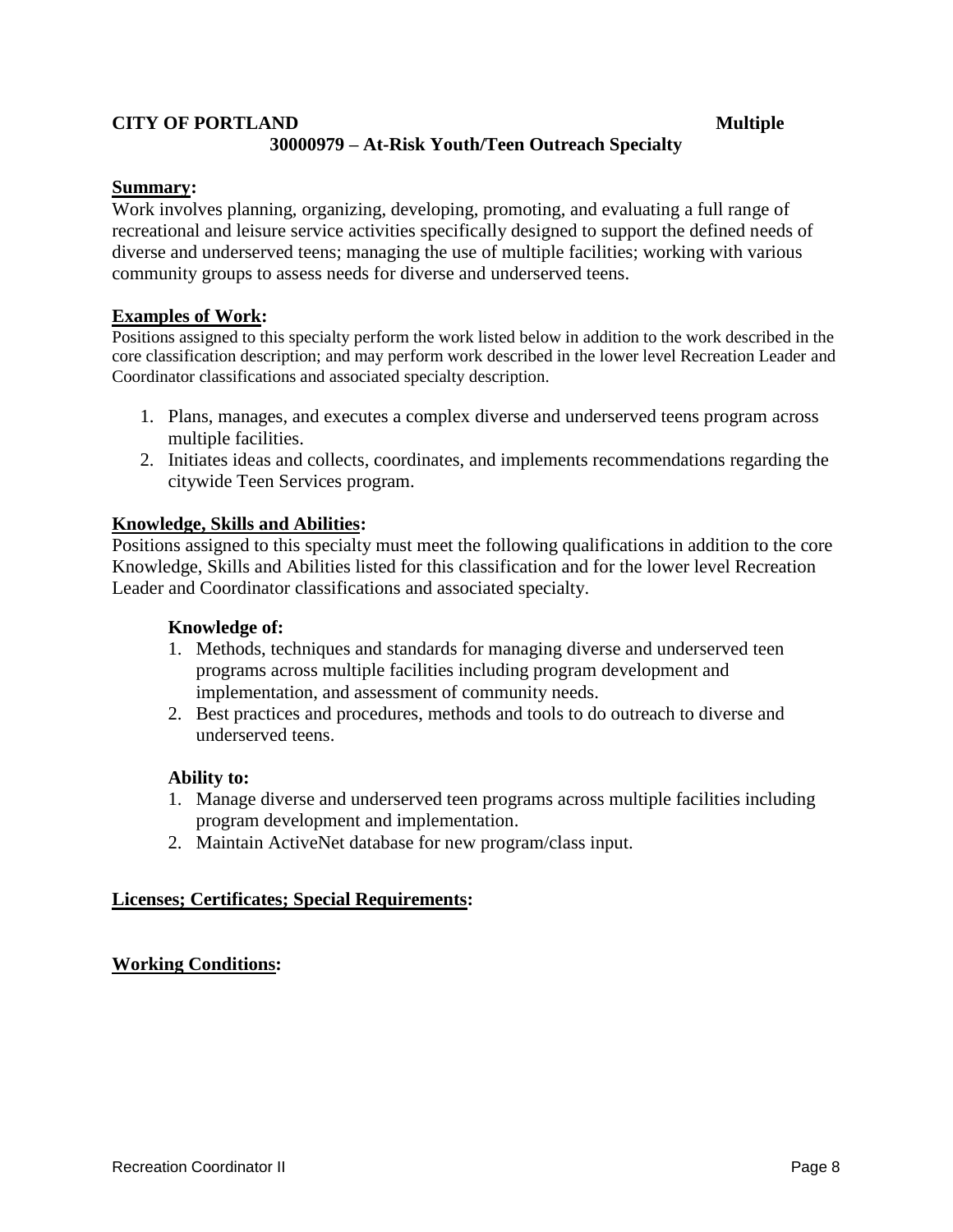### **30000285 – Music Specialty**

### **Summary:**

Coordinates the development and supports the delivery of music activities at the Community Music Center and citywide. Work involves planning, development, evaluation, and production support of a wide range of music classes, private lessons, programs and activities across Portland Parks and Recreation (PP&R); works with various community groups, patrons, and internal & external committees and organizations, including the non-profit partner group Community Music Center, Inc. (CMC Inc.). Acts as the Assistant Executive Director for CMC Inc.

### **Examples of Work:**

Positions assigned to this specialty perform the work listed below in addition to the work described in the core classification description; and may perform work described in the lower level Recreation Leader and Coordinator classification and associated specialty descriptions.

- 1. Plans, coordinates, executes, and evaluates music instruction programs at the CMC and other sites.
- 2. Endorses music instructors, including substitutes, and piano accompanists for placement with students.
- 3. Produces recitals, concerts, and workshops involving students, guest artists & instructors, and other staff.
- 4. Coordinates inventory, tracking, rental, placement and distribution of PP&R and nonprofit-owned musical instruments and equipment in PP&R.
- 5. Councils students & parents on music instruction options; schedules private lessons.
- 6. Coordinates collection and tracking of student evaluations; works with instructors to monitor student progress and negotiate practice agreements when necessary; produces student orientations and parent support programs.
- 7. Conducts fundraising activities, tracks donations and other revenue on behalf of partner groups.
- 8. Attends board meetings; assists with planning and execution of partner organization activities.
- 9. Sets up and leads music portfolio core team meetings.

### **Knowledge, Skills and Abilities:**

Positions assigned to this specialty must meet the following qualifications in addition to the core Knowledge, Skills and Abilities listed for this classification and for the lower level Recreation Leader and Coordinator classifications and associated specialty.

### **Knowledge of:**

- 1. Methods, techniques, and standards for managing a public/non-profit community music center, including a thorough understanding of the activities that comprise a comprehensive music education program.
- 2. Facilities and equipment used in music instruction.
- 3. Music history and terminology.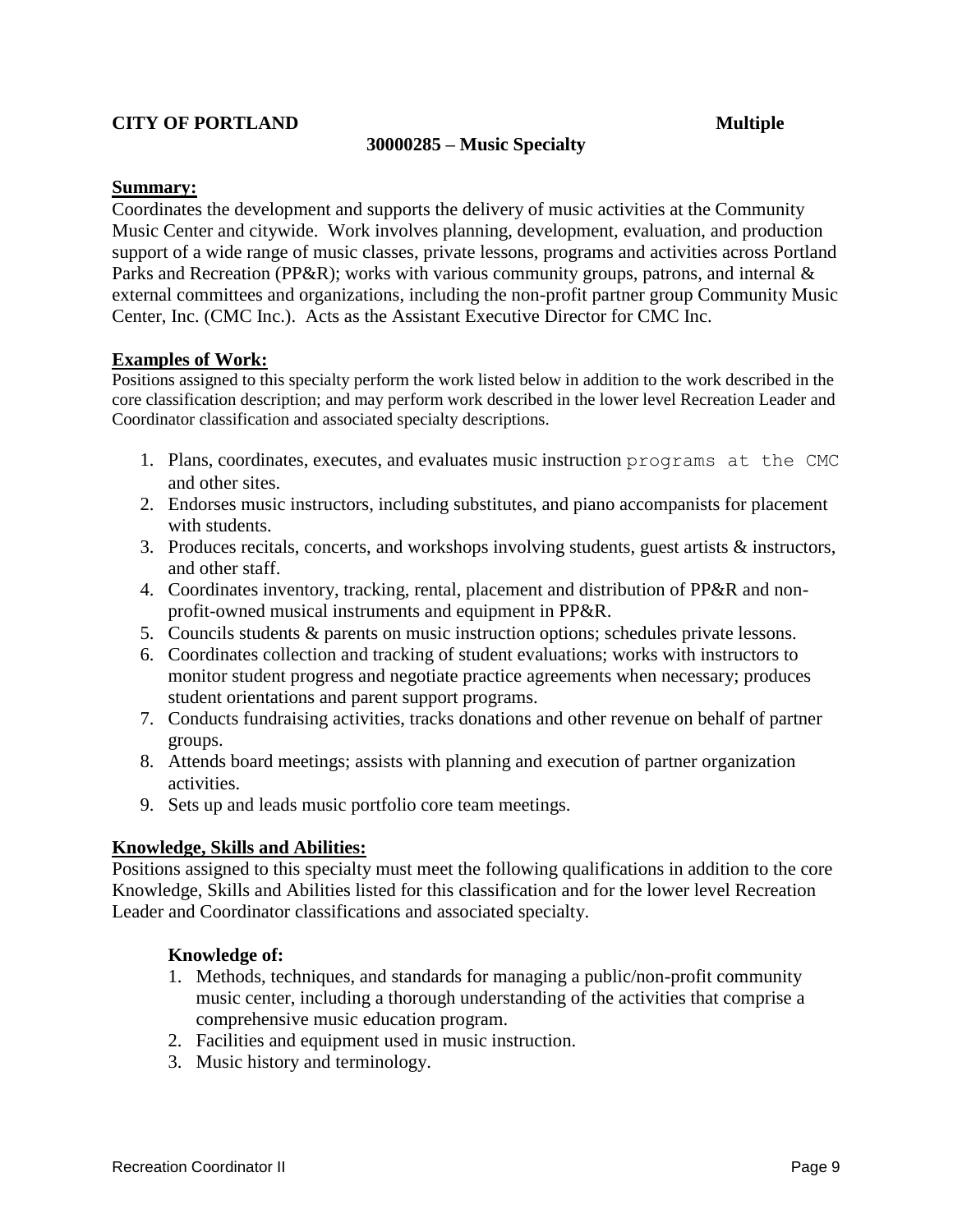### **Ability to:**

- 1. Produce a student recital.
- 2. Provide basic care for and tuning of common musical instruments.

### **Skill in:**

- 1. Communicating educational methods and best practices in music education to customers
- 2. Assessing music students and instructors
- 3. Placing students with private instructors in an equitable manner
- 4. Working with performing artists to develop effective educational programs
- 5. Leading effective meetings

### **Licenses; Certificates; Special Requirements:**

Current First Aid certification.

### **Working Conditions:**

Physical demands included light lifting and moving of objects such as tables, music stands, and pianos (on rollers) and other instruments.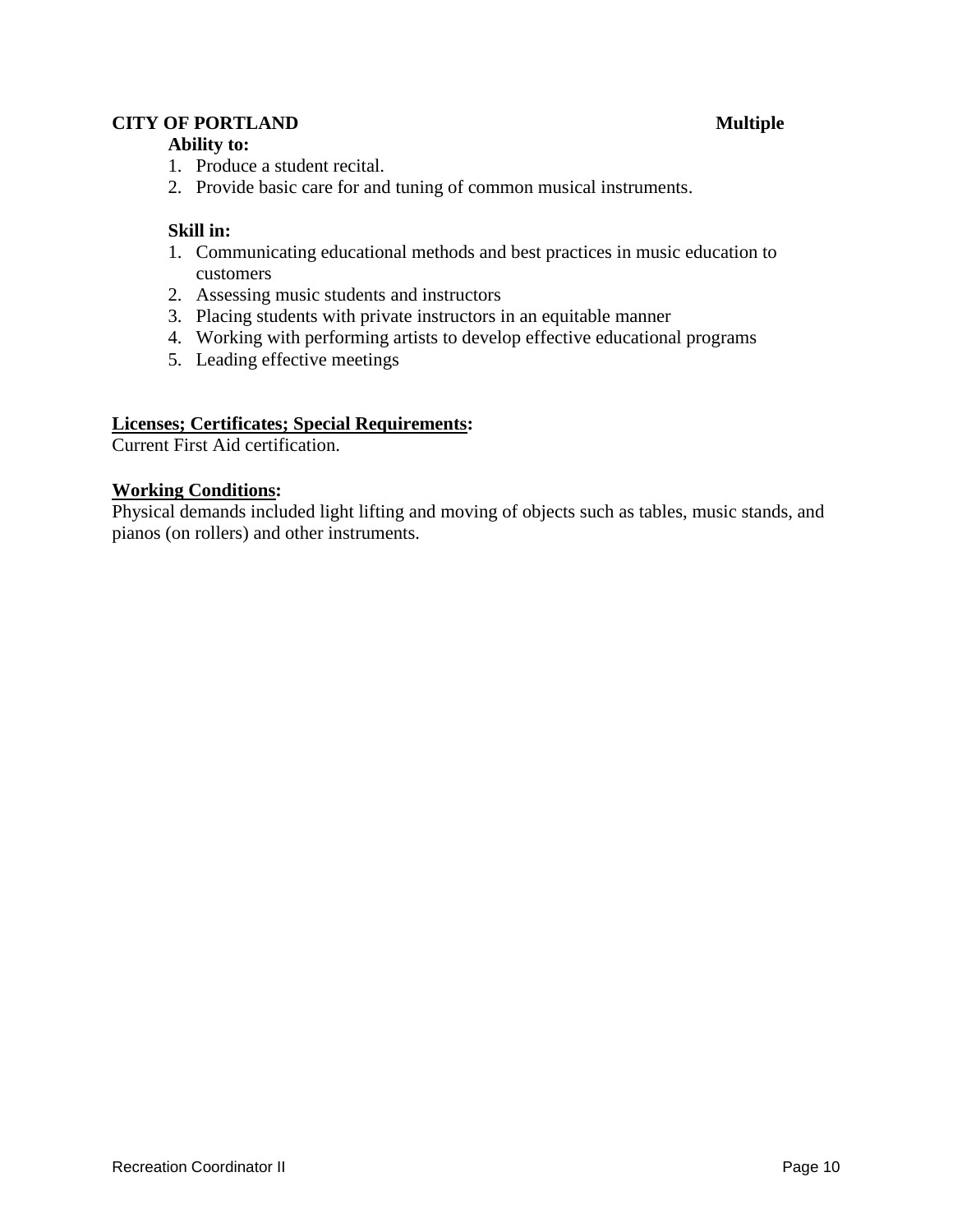### **CITY OF PORTLAND Multiple 30002034 –Enrichment & Educational Preschool Specialty**

### **Summary:**

Leads the development and supports the delivery of citywide enrichment recreation programs and preschool education, including at SUN Community Schools and Portland Parks & Recreation (PP&R) Community Centers. Enrichment refers to classes, camps, programs and activities that have learning elements in the design. The learning element must be aligned with age appropriate guidelines and/or best practices. Educational Preschool refers to the bureau's programs that are designed for preschool-aged children and incorporate benchmark achievements in the curriculum based on the needs, interests, physical capacity and developmental growth of participants. Work involves planning, development and production of a variety of enrichment and educational preschool activities specifically designed to encourage academic support and/or skill development. Incumbent collaborates with internal and external stakeholders to assess needs and provide support and direction for enrichment and educational preschool programs.

### **Examples of Work:**

Positions assigned to this specialty perform the work listed below in addition to the work described in the core classification description; and may perform work described in the lower level Recreation Leader and Coordinator classification and associated specialty descriptions.

- 1. Plans, coordinates, executes, and evaluates complex and varied enrichment and educational preschool programs on a citywide basis, for use in all PP&R facilities including quality control, safety management, funding and fiscal accountability; adapts and introduces programs to meet community needs.
- 2. Initiates, collects, evaluates and develops concepts and recommendations for enrichment and educational preschool programming; researches new and innovative programs and trends.
- 3. Provides centralized development, guidelines and support for educational preschools, insures certifications are in order, remains current on and communicates county, state, and Federal guidelines and monitors compliance.
- 4. Coordinates with PP&R centralized and site based staff and partnering agencies in the implementation of enrichment and educational preschool programming for multiple facilities and programs; advises facilities on use of classes, camps and programs.
- 5. Supports daily operation and implementation of enrichment and preschool programs; answers questions about program procedures, guidelines and rules; provides second level of response to client complaints or concerns; may provide centralized ordering of supplies and equipment as appropriate.

### **Knowledge, Skills and Abilities:**

Positions assigned to this specialty must meet the following qualifications in addition to the core Knowledge, Skills and Abilities listed for this classification and for the lower level Recreation Leader and Coordinator classifications and associated specialty.

### **Knowledge of:**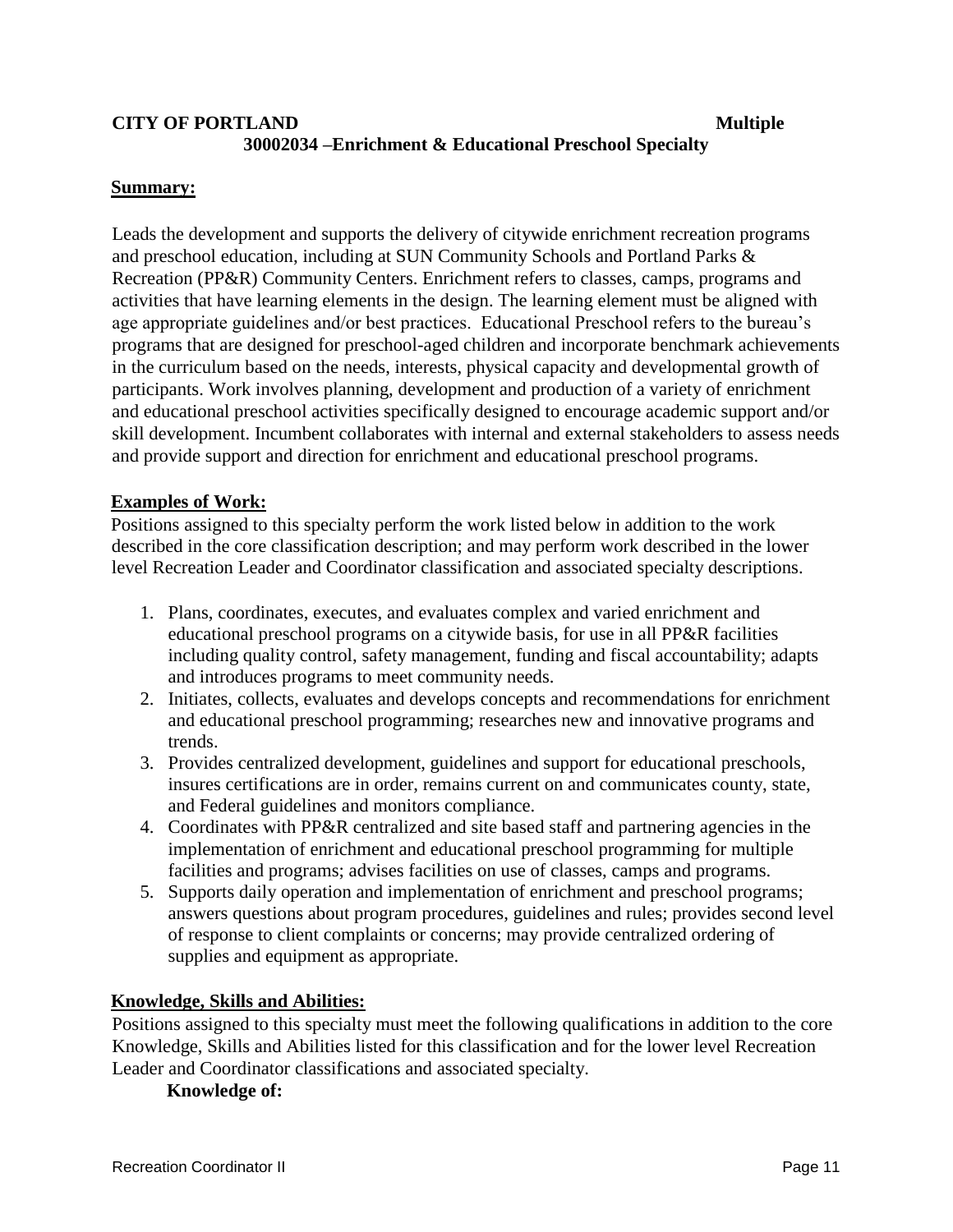- 1. Current and potential industry trends and innovations in the field of enrichment and educational preschool programming including techniques and principles for implementing and assessing educational programs and recreation enrichment.
- 2. Methods, techniques, guidelines and standards for developing and managing a full range of enrichment and educational preschool programs across multiple facilities, including program trends, development, implementation, and assessment of community needs.
- 3. Established guidelines and techniques in providing enrichment and educational preschool programming.
- 4. State, county and Federal codes, regulations and certifications regarding preschools and programs for preschool-aged children

### **Licenses; Certificates; Special Requirements:**

Current First Aid certification.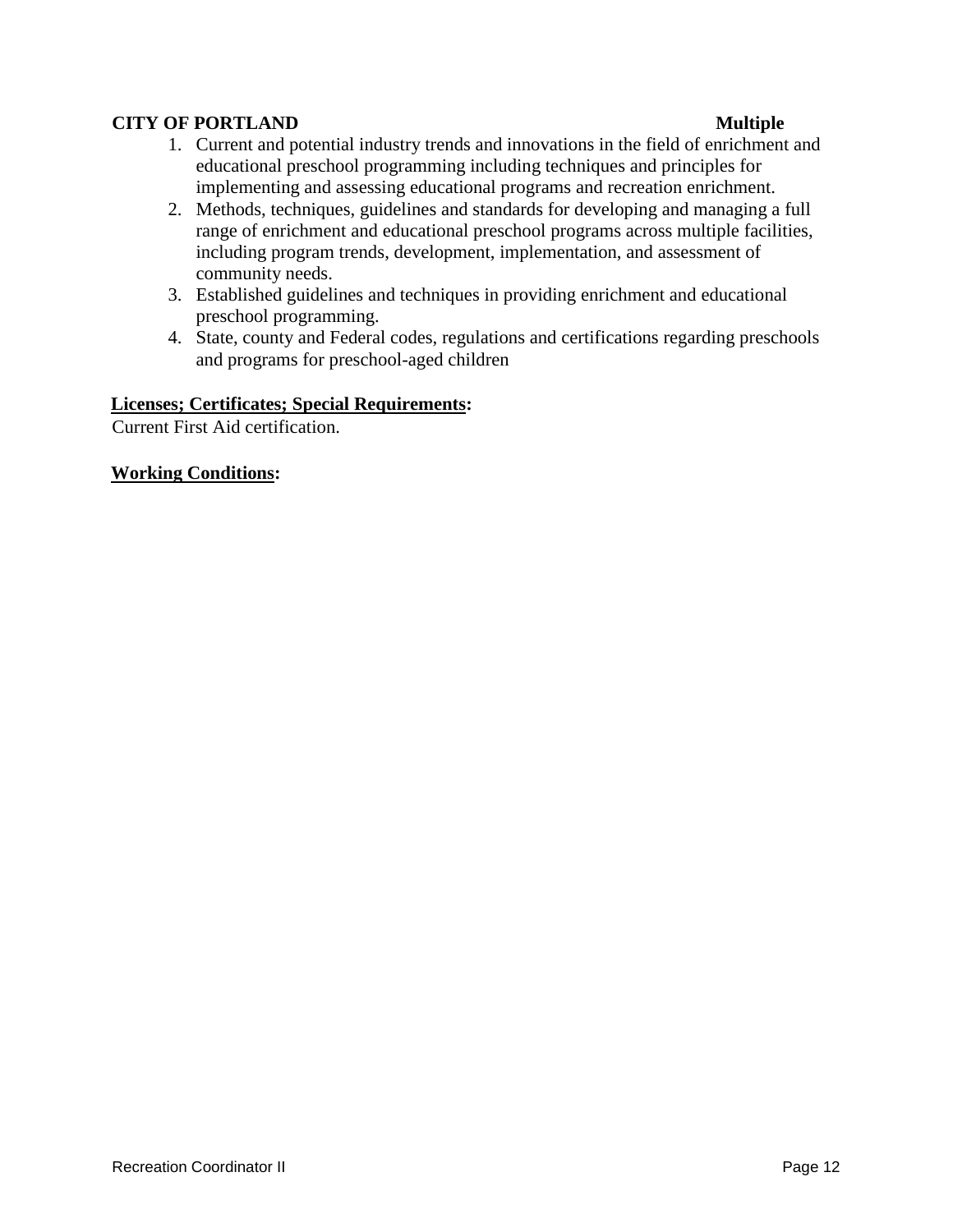### **30000288 – Fitness Specialty**

### **Summary:**

Work involves planning, developing, organizing, and promoting a broad variety of highly specialized fitness activities and programs; managing use of diverse fitness facilities; working with various community groups to assess needs for fitness programs.

### **Examples of Work:**

Positions assigned to this specialty perform the work listed below in addition to the work described in the core classification description; and may perform work listed for the lower level Recreation Leader and Coordinator classification and associated specialty descriptions.

- 1. Plans, manages, and executes a complex fitness program across multiple facilities.
- 2. Oversees daily operations of fitness facilities and equipment.
- 3. Provides recommendations regarding, and coordinates the implementation of, fitness industry trends and standards.

### **Knowledge, Skills and Abilities:**

Positions assigned to this specialty must meet the following qualifications in addition to the core Knowledge, Skills and Abilities listed for this classification and for the lower level Recreation Leader and Coordinator classifications and associated specialty.

### **Knowledge of:**

- 1. Methods, techniques, and standards for safely and effectively managing fitness programs and equipment across multiple facilities, including program development and implementation, and assessment of individual and community needs.
- 2. Standard practices used in organizing, promoting, and managing fitness events and programs for diverse communities and facilities.
- 3. Current and potential future fitness industry trends and innovations.

### **Ability to:**

- 1. Manage diverse fitness programs across multiple facilities, including program development and implementation.
- 2. Analyze specific individual and community recreation needs and adopt fitness programs to meet those identified needs.

### **Licenses; Certificates; Special Requirements:**

Current Group Exercise Certification from at least one of the following three Internationally recognized Fitness Organizations, including: The American College of Sports Medicine (**ACSM**); American Council on Exercise (**ACE**); or National Strength and Conditioning Association (**NSCA**).

Current Personal Trainer Certification from at least one of the following three Internationally recognized Fitness Organizations, including: The American College of Sports Medicine (**ACSM**); American Council on Exercise (**ACE**); or National Strength and Conditioning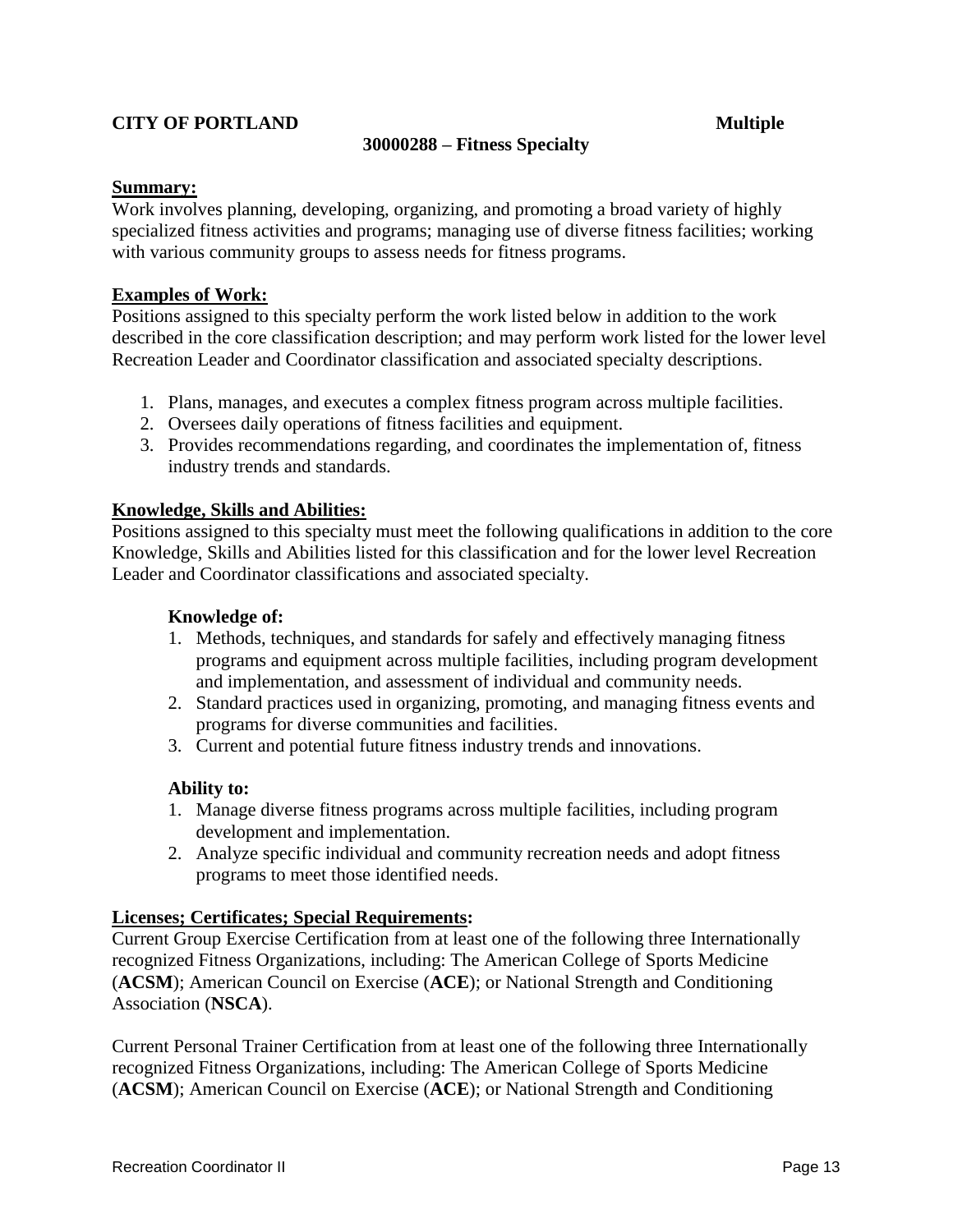**CITY OF PORTLAND Multiple** Association (**NSCA**)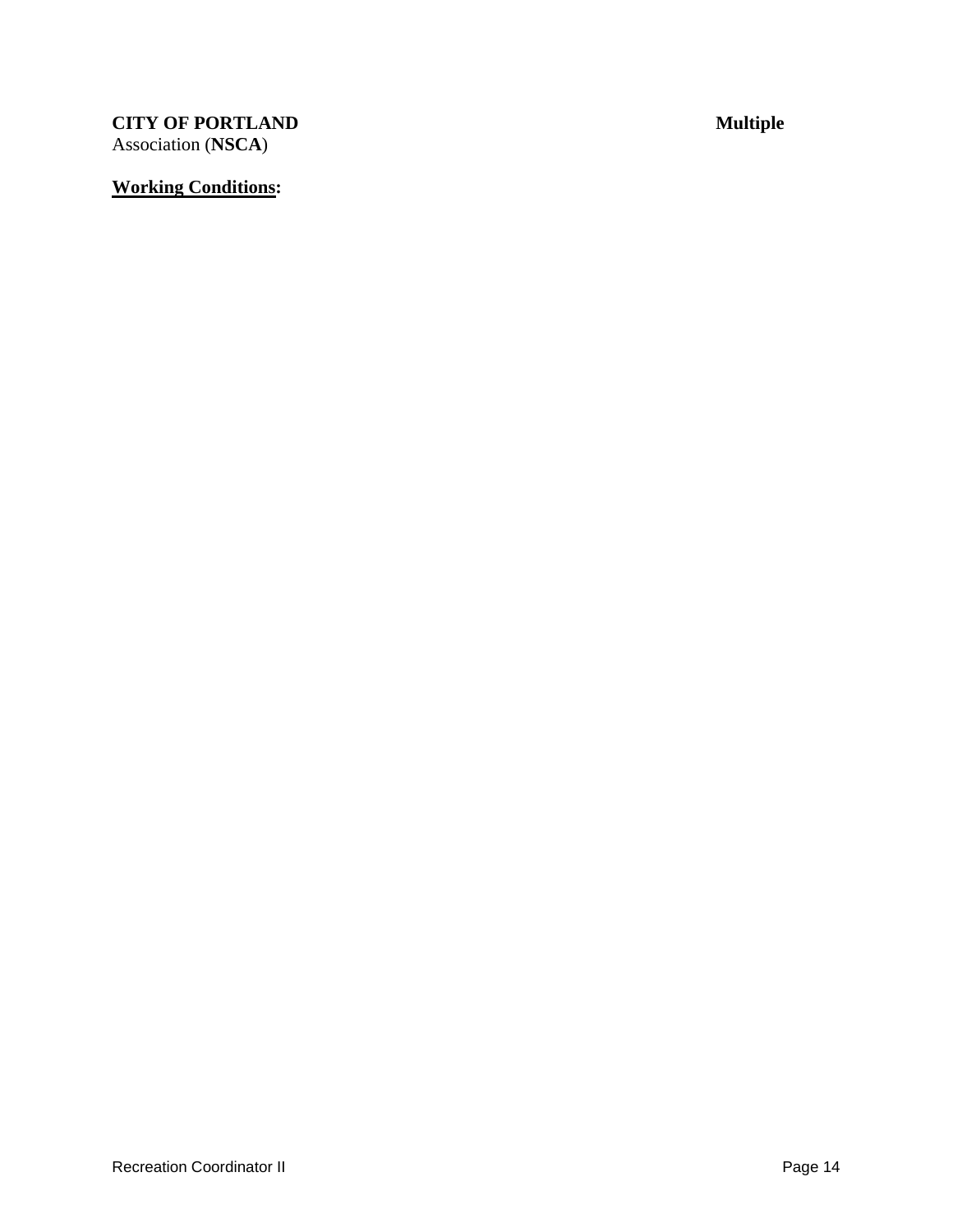### **30000290 – Arts Specialty**

Leads the development and supports the delivery of visual and performing arts activities citywide. Focus is on visual and performing arts classes, camps and experiential opportunities for all age groups and across all Portland Parks and Recreation (PP&R) Community Centers and SUN Community Schools. Specialists must understand the needs and limitations for various age and skill levels, such as appropriate size and types of equipment and supplies, requirements of specialized studios, numbers of participants, length of classes or camps, etc., across a wide variety of arts programming. Work involves planning, development and production support of classes, programs, camps and activities across all PP&R sites; regularly works with internal and external stakeholders to assess needs and provide support and direction for visual and performing programs.

### **Examples of Work:**

Positions assigned to this specialty perform the work listed below in addition to the work described in the core classification description; and may perform work described in the lower level Recreation Leader and Coordinator classification and associated specialty descriptions.

- 1. Plans, manages, and executes complex and varied visual and performing arts programs on a citywide basis, for use in all PP&R facilities including quality control, consistent programming, funding and fiscal accountability and adapting and introducing programs to meet community need.
- 2. Initiates, collects, evaluates and develops concepts and recommendations for visual and performing arts programming; researches new and innovative programs and trends.
- 3. Coordinates with PP&R centralized and site based staff in the implementation of visual and performing arts activities for multiple facilities and programs; advises facilities on appropriate use of classes, camps and programs; supports daily operation and implementation of visual and performing arts activities; answers questions about program procedures, guidelines and rules; provides second level of response to client complaints or concerns; may provide centralized ordering of supplies and equipment as appropriate.
- 4. Collaborates with other recreation specialists in strategic planning and cooperative development of programs that combine specialty areas, such as Teen, Preschool or Senior Specialties, etc.

### **Knowledge, Skills and Abilities:**

Positions assigned to this specialty must meet the following qualifications in addition to the core Knowledge, Skills and Abilities listed for this classification and for the lower level Recreation Leader and Coordinator classifications and associated specialty.

### **Knowledge of:**

- 1. Current and potential industry trends and innovations in the field of visual and performing arts programming, including age-appropriate instruction, teacher training and development, sequential community arts education, and fostering parental involvement.
- 2. Methods, techniques and standards for developing and managing a full range of visual and performing arts programs including: program trends, development and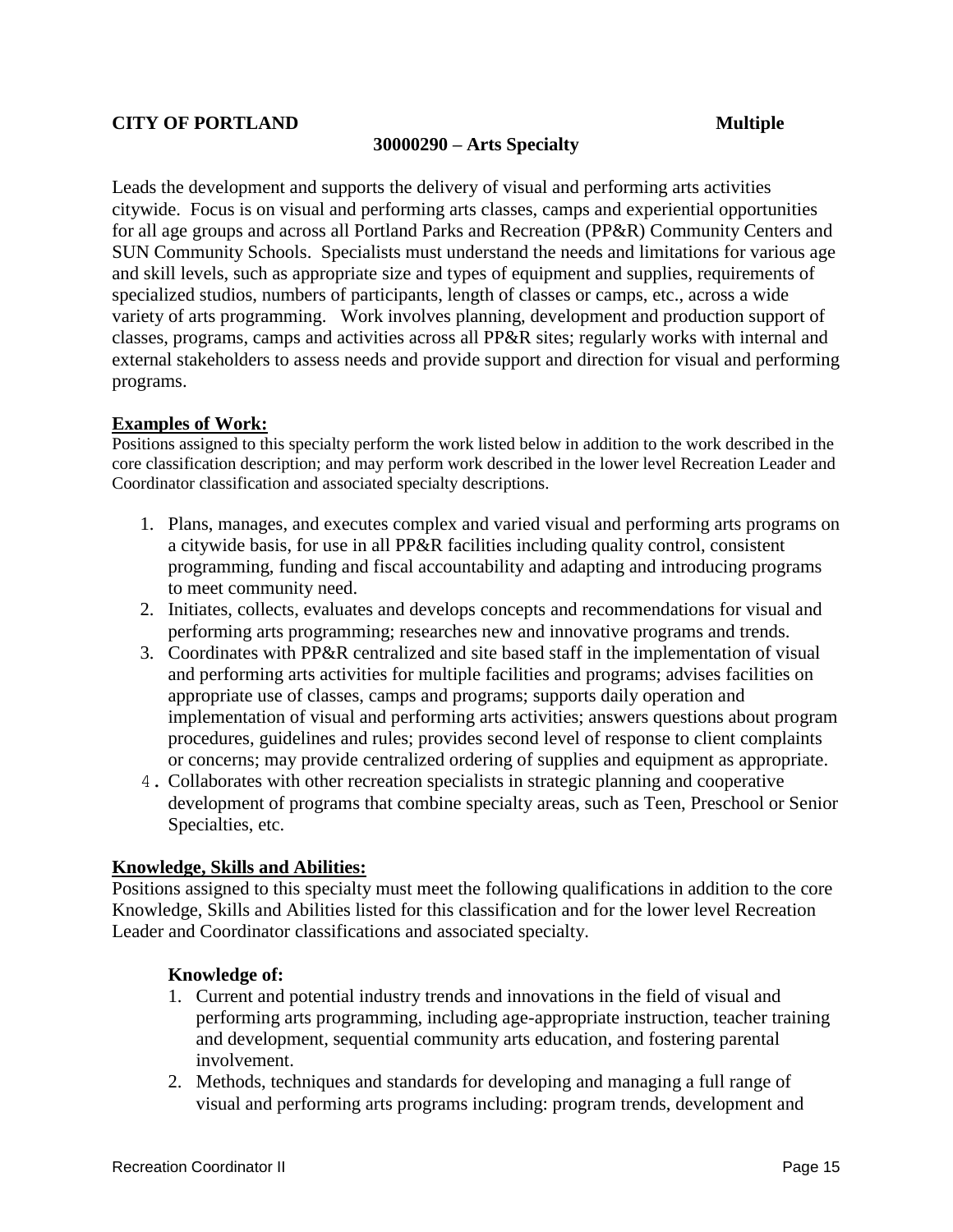implementation and assessment of community needs.

3. Established guidelines and techniques in providing visual and performing arts programming.

### **Licenses; Certificates; Special Requirements:**

Current First Aid certification.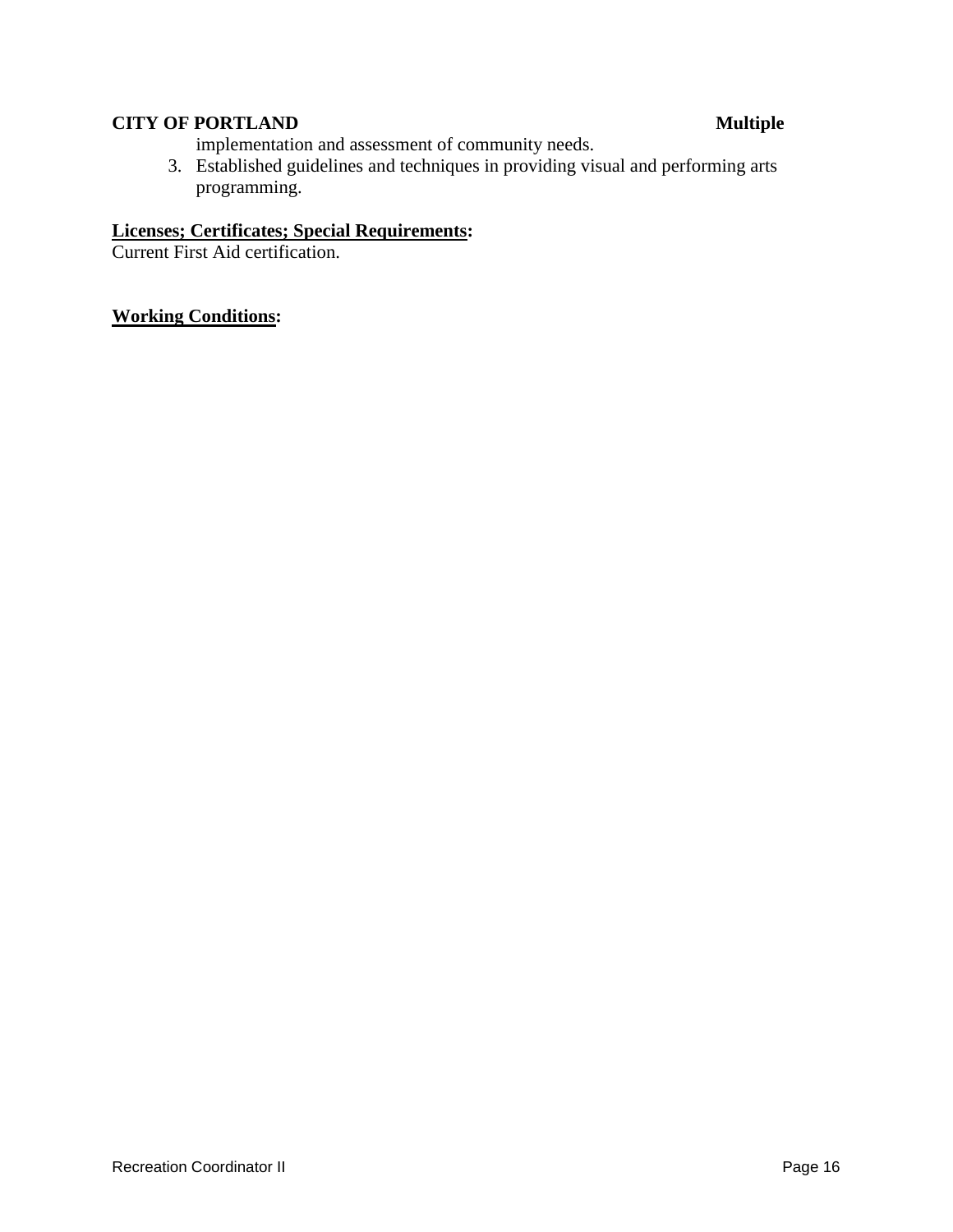### **30002035 – Preschool Specialty**

### **Summary:**

Leads the development and supports the delivery of preschools and recreation activities for preschool-aged children across Portland Parks and Recreation (PP&R) Community Centers and SUN Community schools; oversees the city-wide PP&R preschool program, coordinating with sites, insuring that common components are included and consistent, and supporting themed preschools; understands the legal, operational and education requirements for preschools. Develops and implements recreation opportunities for preschool-aged children; understands and provides support and direction regarding the needs, interests, limitations and challenges for preschool recreation programs, including physical capacity, length and frequency of activities, and preschool recreation trends; work involves planning, development, and production support of classes, programs and activities for preschool populations. Regularly works with various community groups, patrons, internal and external committees and organizations to assess needs and develop preschools and age appropriate recreation programs for preschool aged children.

### **Examples of Work:**

Positions assigned to this specialty perform the work listed below in addition to the work described in the core classification description; and may perform work described in the lower level Recreation Leader and Coordinator classification and associated specialty descriptions.

- 1. Provides centralized development, guidelines and support for preschools; insures certifications are in order; remains current on and communicates county, state and Federal guidelines and monitors compliance; provides guidance and operational support to on-site teachers; provides and supports in-service collaboration and training for preschool teachers; assists as needed with planning of special events and field trips; consults on class control, youth development, ADA and other issues. Insures consistency in documentation needed for preschool program support; maintains ongoing records and data relating to preschool requirements, youth needs and other participant/family considerations.
- 2. Plans, manages, executes and supports complex and varied recreation programs, classes, camps and activities for preschool-aged children on a citywide basis, for use in all PP&R facilities, including quality control, safety management and funding and fiscal accountability; adapts and introduces programs to meet community needs.
- 3. Initiates, collects, develops and evaluates concepts and recommendations for preschools and preschool recreation programming; researches new and innovative programs and trends.
- 4. Coordinates with PP&R centralized and site based staff in the development of marketing and publicity strategies and plans focusing on preschool and recreation options for preschool aged youth; writes and edits brochures, catalogs and other publicity materials; oversees the distribution of materials.
- 5. Coordinates with PP&R centralized and site based staff in the implementation of preschool recreation programming for all facilities; advises facilities on use of classes and programs; provides guidance and expertise to other specialists as they develop programs for preschool aged children.
- 6. Supports daily operation and implementation of preschools and preschool-aged recreation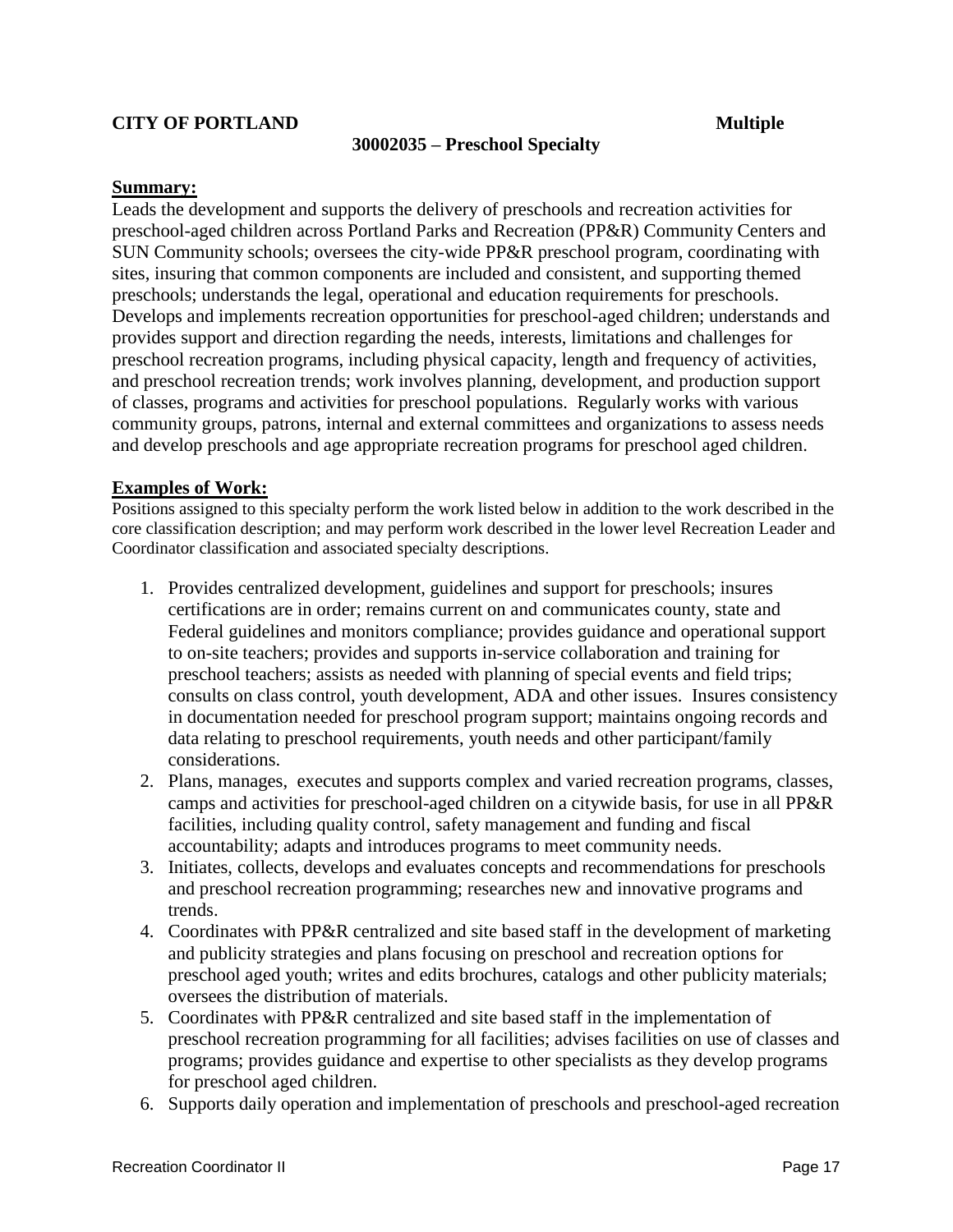programs; answers questions about program procedures, guidelines and rules; provides second level of response to client complaints or concerns; may provide centralized ordering of supplies and equipment as appropriate.

### **Knowledge, Skills and Abilities:**

Positions assigned to this specialty must meet the following qualifications in addition to the core Knowledge, Skills and Abilities listed for this classification and for the lower level Recreation Leader and Coordinator classifications and associated specialty.

### **Knowledge of:**

- 1. Current trends, techniques and principles for implementing and assessing early childhood curriculum and educational programs and activities
- 2. Trends and innovations in the field of recreation for preschool aged children
- 3. Methods, techniques, guidelines and standards for managing preschools across multiple facilities
- 4. Methods, techniques, guidelines and standards for managing preschool recreation, including program development and implementation, program trends and assessment of community needs.
- 5. State, county and Federal codes, regulations and certifications regarding preschools and programs for preschool-aged children

### **Ability to:**

1. Develop and manage programs for a diverse population, including those with physical limitations, cultural, ethnic and language diversity, etc.

### **Licenses; Certificates; Special Requirements:**

Current First Aid certification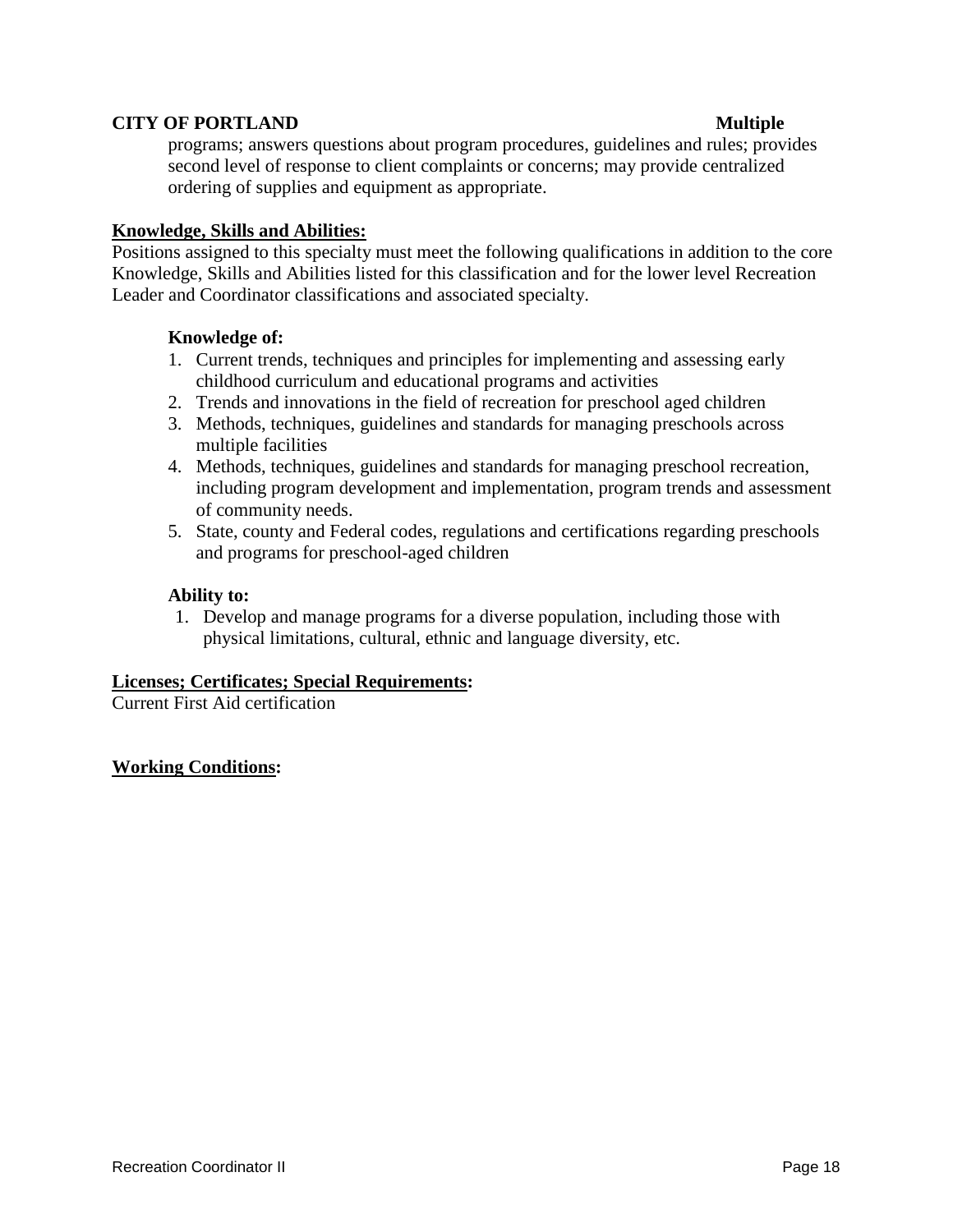### **CITY OF PORTLAND Multiple 30000287 – Public Events Permitting Specialty**

### **Summary:**

Work involves acting as liaison between large special events and the bureau; booking and registering events in park facilities; applying city, county, and state code as it relates to activities in the parks; coordinating with other agencies; generating permits; monitoring events; assessing damages; maintaining accurate records; assisting the Customer Service Center supervisor with management of the center.

### **Examples of Work:**

Positions assigned to this specialty perform the work listed below in addition to the work described in the core classification description; and may perform work described in the lower level Recreation Leader and Coordinator classification and associated specialty description.

- 1. Schedules and executes permits for high visibility public events; works directly with event producers to determine the impact of events on the park.
- 2. Executes sponsorship proposals; manages park concession permitting, including food and docking.
- 3. Assists in training, coaching, and mentoring Customer Service Center employees
- 4. Provides supporting budget information to supervisor for revenue/expenditure estimates.
- 5. Assigns and directs the work of Recreation Leaders and Coordinators.

### **Knowledge, Skills and Abilities:**

Positions assigned to this specialty must meet the following qualifications in addition to the core Knowledge, Skills and Abilities listed for this classification and for the lower level Recreation Leader and Coordinator classifications and associated specialty.

### **Knowledge of:**

- 1. Permitting large scale public events within public spaces,
- 2. City, county, and state regulations governing public events.
- 3. City, county, and state regulations governing food and docking concessions.

### **Ability to:**

1. Process Requests for Proposals for events and concessions.

### **Licenses; Certificates; Special Requirements:**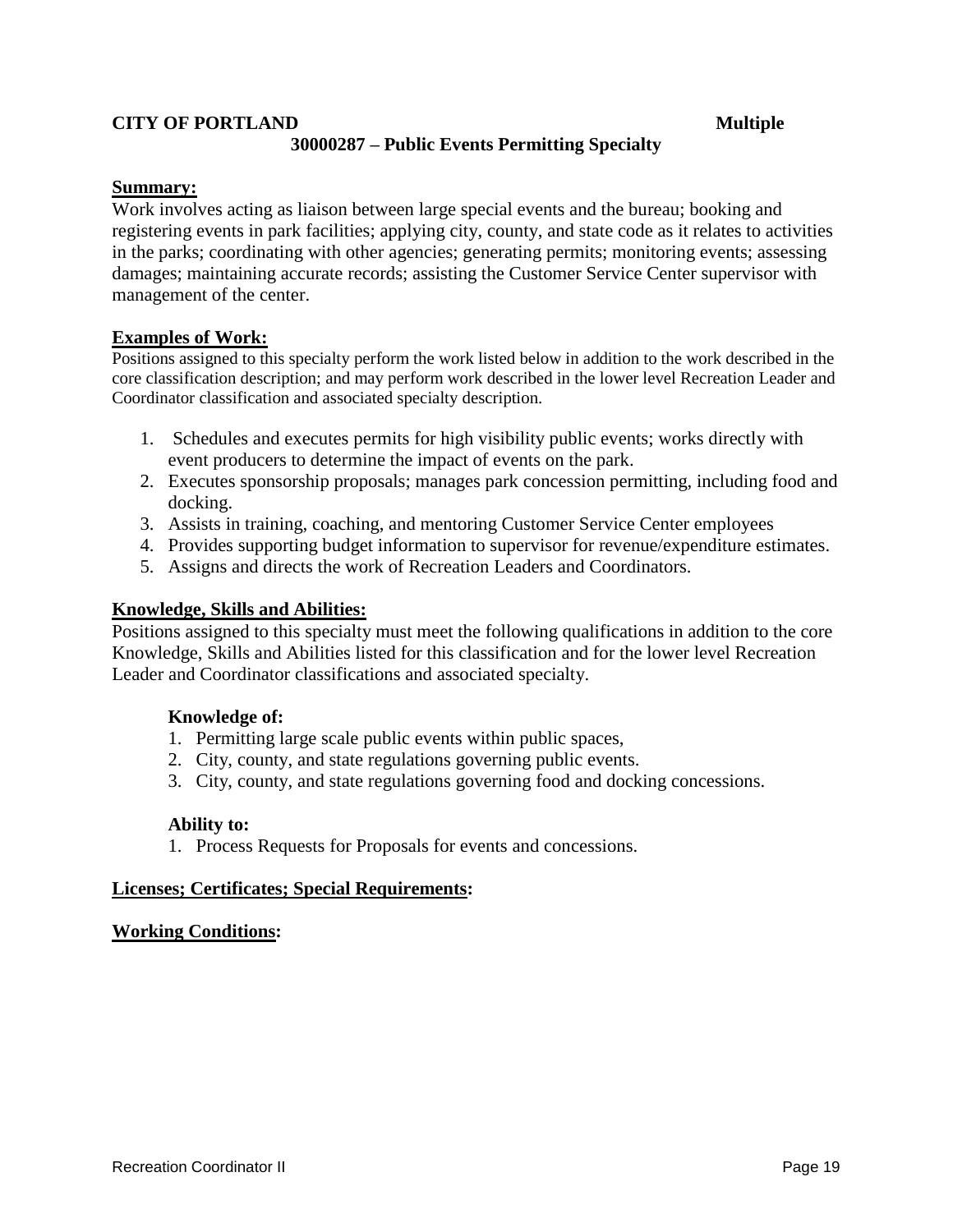### **CITY OF PORTLAND Multiple 30002036 – Recreation Special Events and Marketing (RSM)**

### **Summary:**

Plans, organizes, develops and supports a wide variety of recreation special events in Portland Parks and Recreation (PP&R) Community Centers and SUN Community Schools; provides effective recreation marketing templates, approaches, advice, analysis and guidance to PP&R sites and provides centralized marketing for Community Centers and SUN Community Schools and support as appropriate. Requires an understanding of recreation goals and approaches, plus expertise regarding how to effectively explain and promote recreation activities, programs and events. Plans, develops, organizes and promotes; recreation special events and assists others to develop them; helps site staff develop and implement annual recreation marketing plans and quarterly brochures; promotes and markets recreation programs and classes to a culturally diverse audience; collaborates with the Bureau Public Information Officer and Community Outreach Team on media notices, marketing efforts and press releases; works with internal and external stakeholders to identify and support recreation marketing and branding efforts.

### **Examples of Work:**

Positions assigned to this specialty perform the work listed below in addition to the work described in the core classification description; and may perform work described in the lower level Recreation Leader and Coordinator classification and associated specialty descriptions.

- 1. Plans, manages, and provides support and coordination in the execution of recreational special event programming such as Fitness Challenges, Halloween Carnivals, etc.; plans and coordinates timing, marketing, and promotion of events across PP&R and at individual sites; creates and recommends media strategies to promote recreation events, including social networking tools and other marketing trends; may provide centralized event support such as supply ordering, outlining of activities or additional staffing.
- 2. Initiates, collects, evaluates and develops concepts and recommendations for recreational special event programming..
- 3. Contributes to the development and production of quarterly recreation brochures; develops templates, incorporating internal and external advertising, special event notices, articles of interest, bureau logo and publication guidelines and other items; assists Community Center staff with customizing brochures, loading class information and making other changes; may help coordinate production/printing and distribution of brochures.
- 4. Develops and recommends recreation messaging approaches and content; collaborates with Recreation Supervisor's, Recreation management and other PP&R staff to develop messaging which explains or generates greater interest in recreation; creates or pulls together content; recommends communication methods.
- 5. Helps develop, implement and evaluate annual recreation marketing plans, which include calendar of events and timing for pre-event marketing and promotion; assists sites with effective use of marketing tools and ongoing review of relevant factors, such as current event registration, prior event statistics, etc.
- 6. Develops and recommends marketing tools for facilities use, including social, print and electronic media; performs centralized marketing for PP&R recreation overall, as appropriate; maintains awareness of site approaches and leverages ideas to other sites or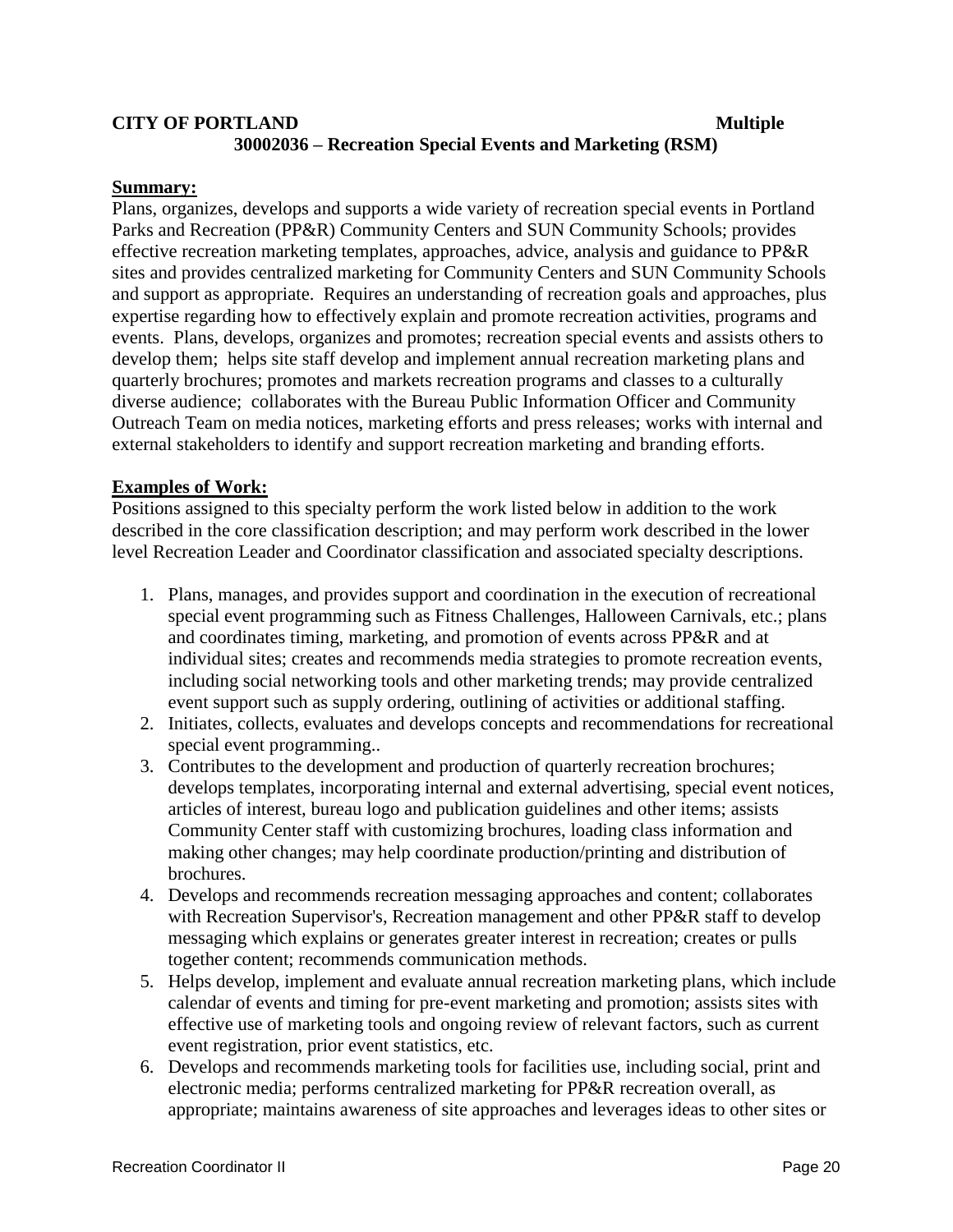citywide PP&R recreation marketing efforts.

- 7. Performs periodic recreation market analysis, identifies and targets new and existing services, and updates Recreation Supervisors regarding opportunities and market changes/conditions.
- 8. Works collaboratively with the Community Relations Department and recreation staff to learn best practices, share knowledge of events, trending topics and publication materials, and receive assistance with critical recreation marketing projects.
- 9. Works to increase participant attendance and generate additional revenue by developing and implementing strategic recreation communications and marketing practices which may include target audiences and outreach to underserved communities.

### **Knowledge, Skills and Abilities:**

Positions assigned to this specialty must meet the following qualifications in addition to the core Knowledge, Skills and Abilities listed for this classification and for the lower level Recreation Leader and Coordinator classifications and associated specialty.

### **Knowledge of:**

- 1. Methods, techniques, and standards for safely and effectively coordinating, managing and supporting a full range of recreation special events.
- 2. Current and developing industry trends, tools and innovations in the fields of recreation special events and marketing. Marketing.
- 3. Administration and coordination of a comprehensive and strategic recreation communications and marketing program.
- 4. Best practice management of city and bureau-approved applications and media platforms for optimization of web based content and social media marketing.
- 5. Development of marketing communications materials for projects as needed, including but not limited to posters, invitations, newsletters, banners, signage, and local advertising.

### **Ability to:**

- 1. Develop and manage diverse recreation special events programs across multiple facilities.
- 2. Create, explain and apply effective procedures related to the production of recreation special events and recreation marketing.
- 3. Develop realistic recreation marketing strategies, objectives, targets and measures taking into consideration the diverse populations of Portland, target markets and revenue goals at PP&R sites and programs.
- 4. Successfully utilize online community and social media sources to promote activities, increase community support and share information.
- 5. Create, edit, manipulate and utilize current and innovative applications in managing photography, photo editing, document development, and web based content.

### **Licenses; Certificates; Special Requirements:**

Current First Aid certification.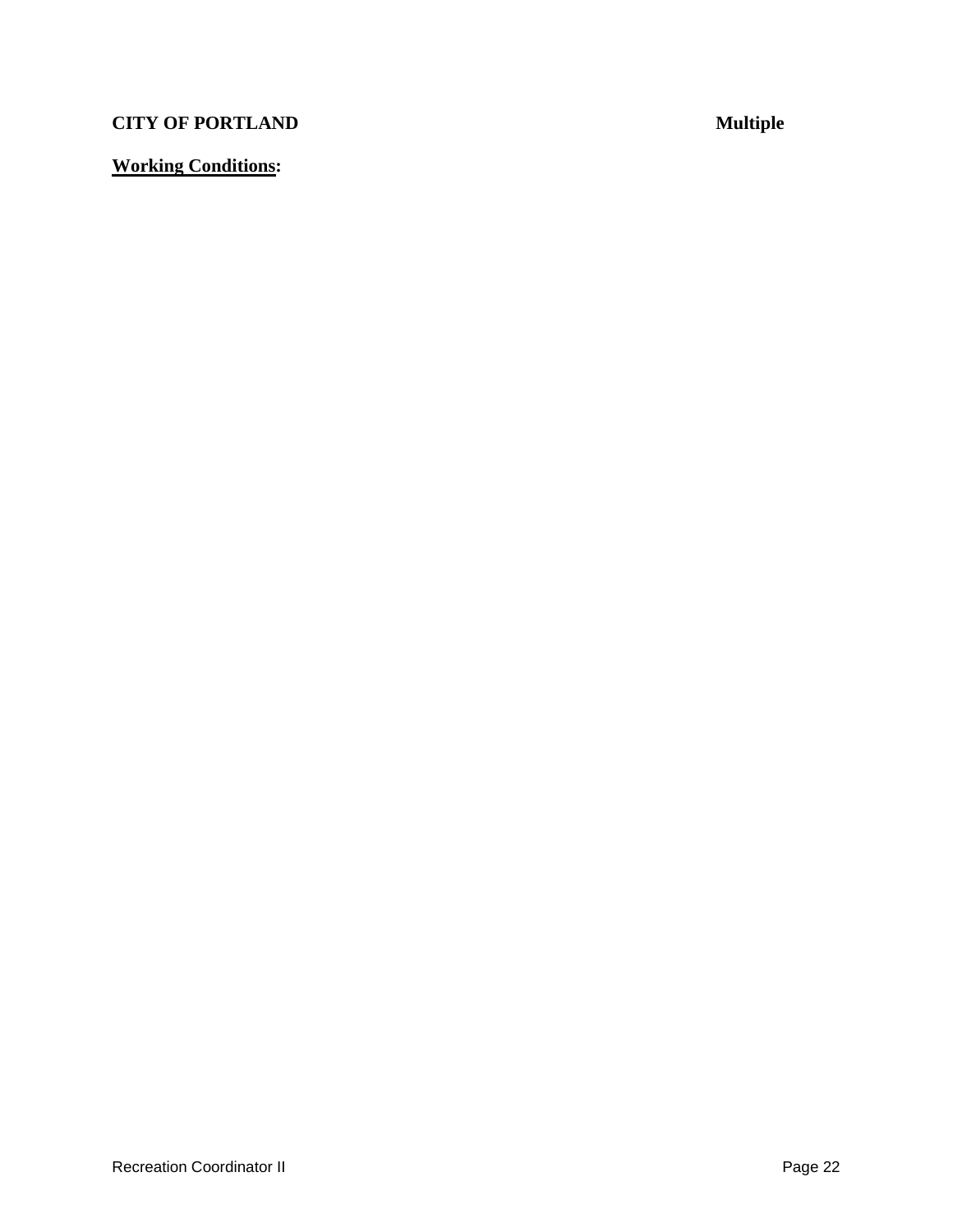### **30000292 – Senior Recreation Specialty**

### **Summary:**

Leads the development and supports the delivery of Senior Recreation services citywide. Senior recreation specializes in providing recreation opportunities for adults aged 60 and better. Specialists must understand the likely needs, interests, limitations, and challenges for seniors, including changing physical capacity, common illnesses and challenges, optimal timing and frequency of activities to promote health and minimize potential harm, usual interests and senior recreation trends. Examples could be utilizing recumbent bikes to address balance issues or considering walking distances, surfaces, and stairs when planning senior trips or activities; work involves planning, development, and production support of classes, programs and activities for senior populations across Portland Parks and Recreation (PP&R) Community Centers and SUN Community schools and partner sites; regularly works with various community groups, patrons, internal and external committees and organizations to assess needs of and develop recreation programs for senior citizens.

### **Examples of Work:**

Positions assigned to this specialty perform the work listed below in addition to the work described in the core classification description; and may perform work described in the lower level Recreation Leader and Coordinator classification and associated specialty descriptions.

- 1. Plans, manages, and executes complex and varied programs for senior citizens on a citywide basis, for use in all PP&R facilities, including quality control, safety management and funding and fiscal accountability; adapts and introduces programs to meet community needs.
- 2. Initiates, collects, develops and evaluates concepts and recommendations for senior recreation programming; researches new and innovative senior-related recreation programs and trends.
- 3. Coordinates with PP&R centralized and site based staff in the implementation of senior recreation programming for all facilities; advises facilities on use of classes and programs.
- 4. Collaborates with Senior Center Project coordinator in providing integrated social and recreational opportunities for seniors with developmental disabilities; assists with developing partner relationships and opportunities.
- 5. Supports daily operation and implementation of senior recreation programs; answers questions about program procedures, guidelines and rules; provides second level of response to client complaints or concerns; may provide centralized ordering of supplies and equipment as appropriate.

### **Knowledge, Skills and Abilities:**

Positions assigned to this specialty must meet the following qualifications in addition to the core Knowledge, Skills and Abilities listed for this classification and for the lower level Recreation Leader and Coordinator classifications and associated specialty.

### **Knowledge of:**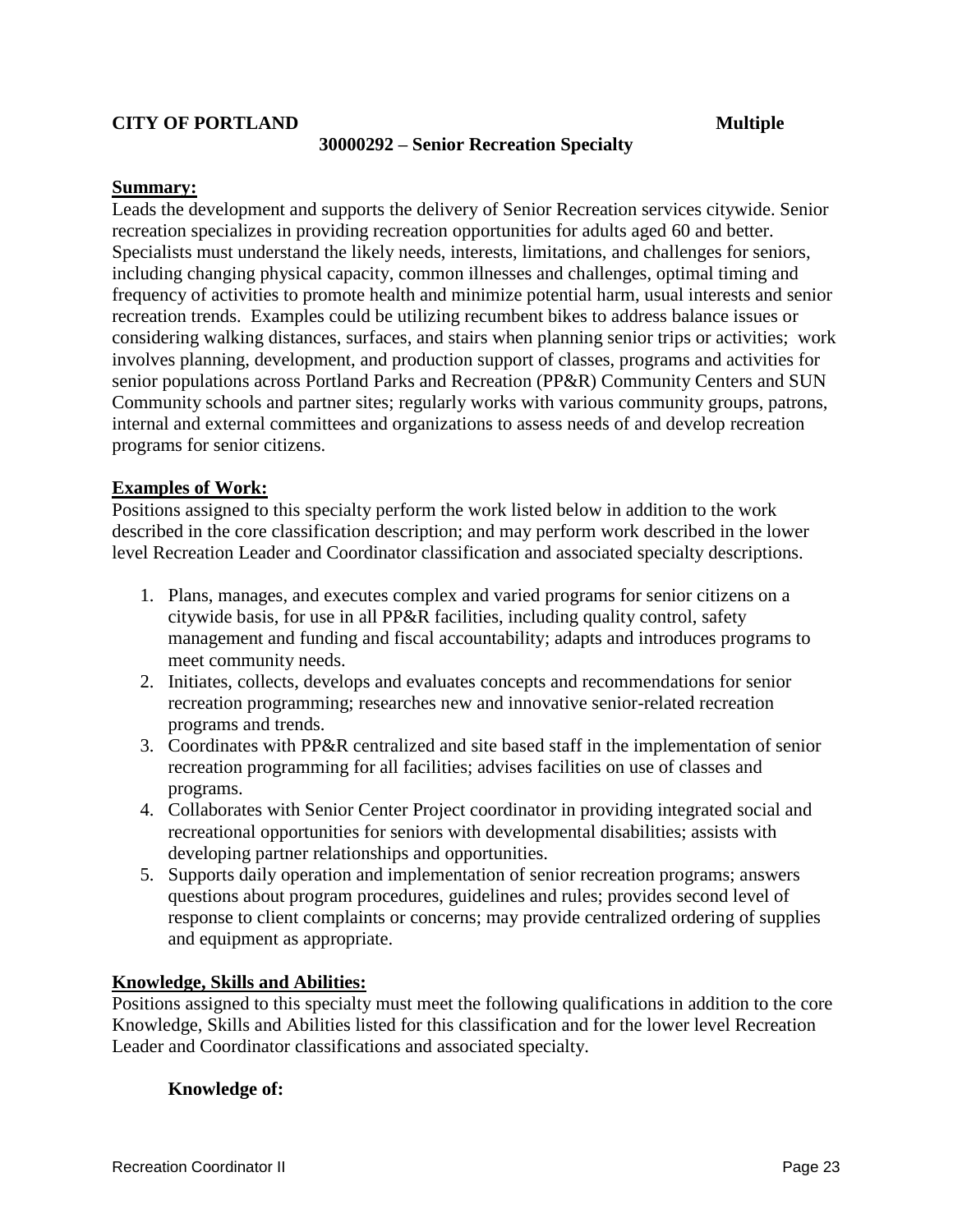- 1. Trends and innovations in the field of senior recreation
- 2. Methods, techniques, guidelines and standards for managing senior recreation programs across multiple facilities, including program development and implementation, program trends and assessment of community needs.

### **Skill in:**

1. Developing and coordinating programs for a diverse senior population, including those with physical limitations, cultural, ethnic and language diversity, etc.

### **Licenses; Certificates; Special Requirements:**

Current First Aid certification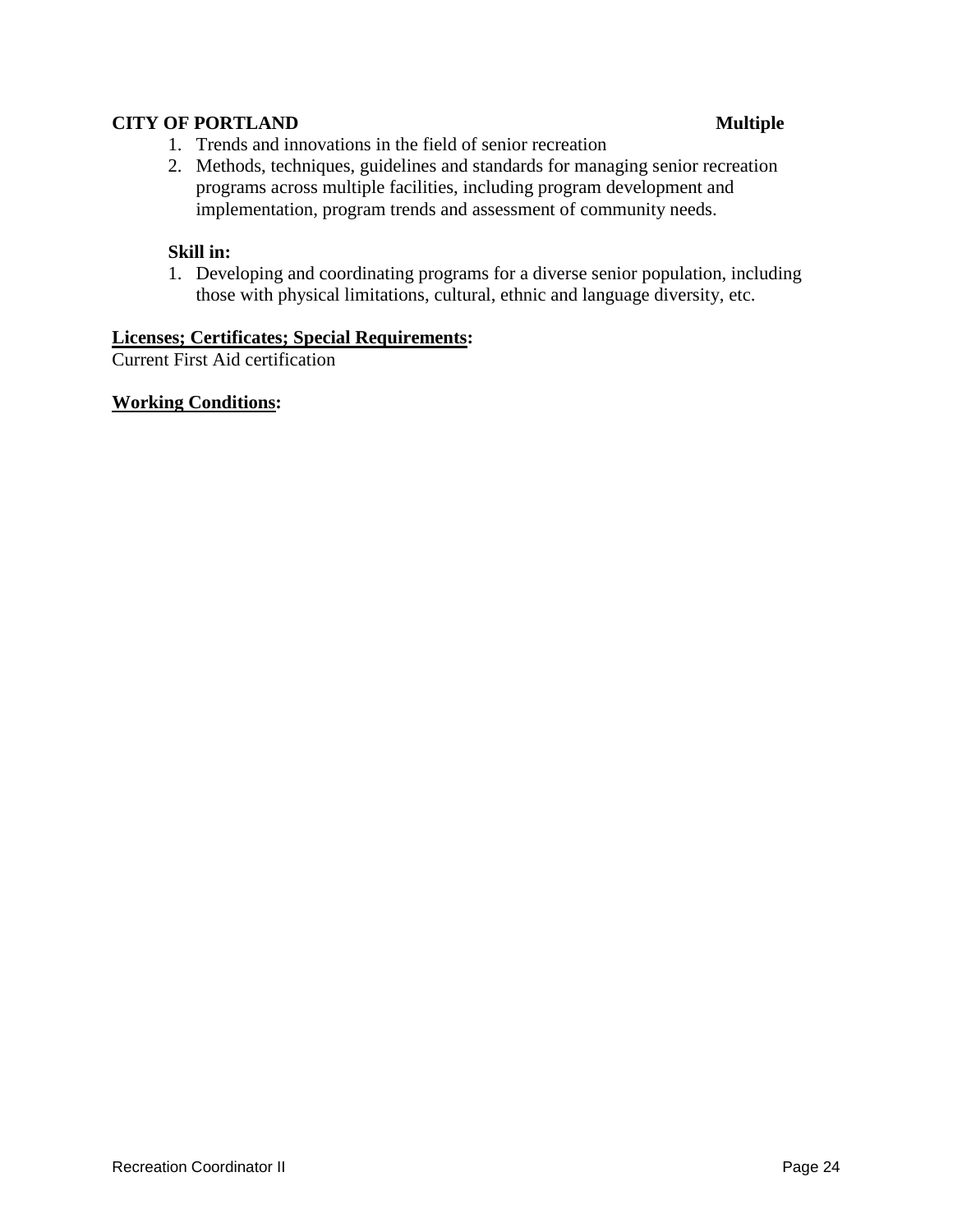### **30002033 – Sports Programming Specialty**

### **Summary:**

Leads the development and supports the delivery of recreational sports activities citywide. Focus is on sports classes, camps and recreational opportunities for all age groups across all Portland Parks and Recreation (PP&R) Community Centers and SUN Community Schools. Must understand the needs and limitations for various ages groups, such as age appropriate development, equipment, rules and safety across a wide variety of sports activities. Work involves planning, development and production support of classes, programs, camps and activities across all PP&R sites; regularly works with internal and external stakeholders to assess needs and provide support and direction for sports programs. This work differs from the Sports Management group which is focused on team sports, leagues, coordination with schools and sports working groups, and maintenance of fields.

### **Examples of Work:**

Positions assigned to this specialty perform the work listed below in addition to the work described in the core classification description; and may perform work described in the lower level Recreation Leader and Coordinator classification and associated specialty descriptions.

- 1. Plans, manages, and executes complex and varied recreational sports programs on a citywide basis, for use in all PP&R Community Centers and SUN Community Schools including quality control, safety management, funding and fiscal accountability; adapts and introduces programs to meet community needs.
- 2. Initiates, collects, evaluates and develops concepts and recommendations for sports programming; researches new and innovative programs and trends.
- 3. Coordinates with PP&R centralized and site based staff in the implementation of sports activities for multiple facilities and programs; advises facilities on appropriate use of classes, camps and programs; supports daily operation and implementation of sports activities; answers questions about program procedures, guidelines and rules; provides second level of response to client complaints or concerns; may provide centralized ordering of supplies and equipment as appropriate.

### **Knowledge, Skills and Abilities:**

Positions assigned to this specialty must meet the following qualifications in addition to the core Knowledge, Skills and Abilities listed for this classification and for the lower level Recreation Leader and Coordinator classifications and associated specialty.

### **Knowledge of:**

- 1. Current and potential industry trends and innovations in the field of recreational sports programming, including age-appropriate rules, coaching, safety and issues related to parental involvement.
- 2. Methods, techniques and standards for developing and managing a full range of recreational sports programs including: program trends, development and implementation and assessment of community needs.
- 3. Established guidelines and techniques in providing recreational sports programming.